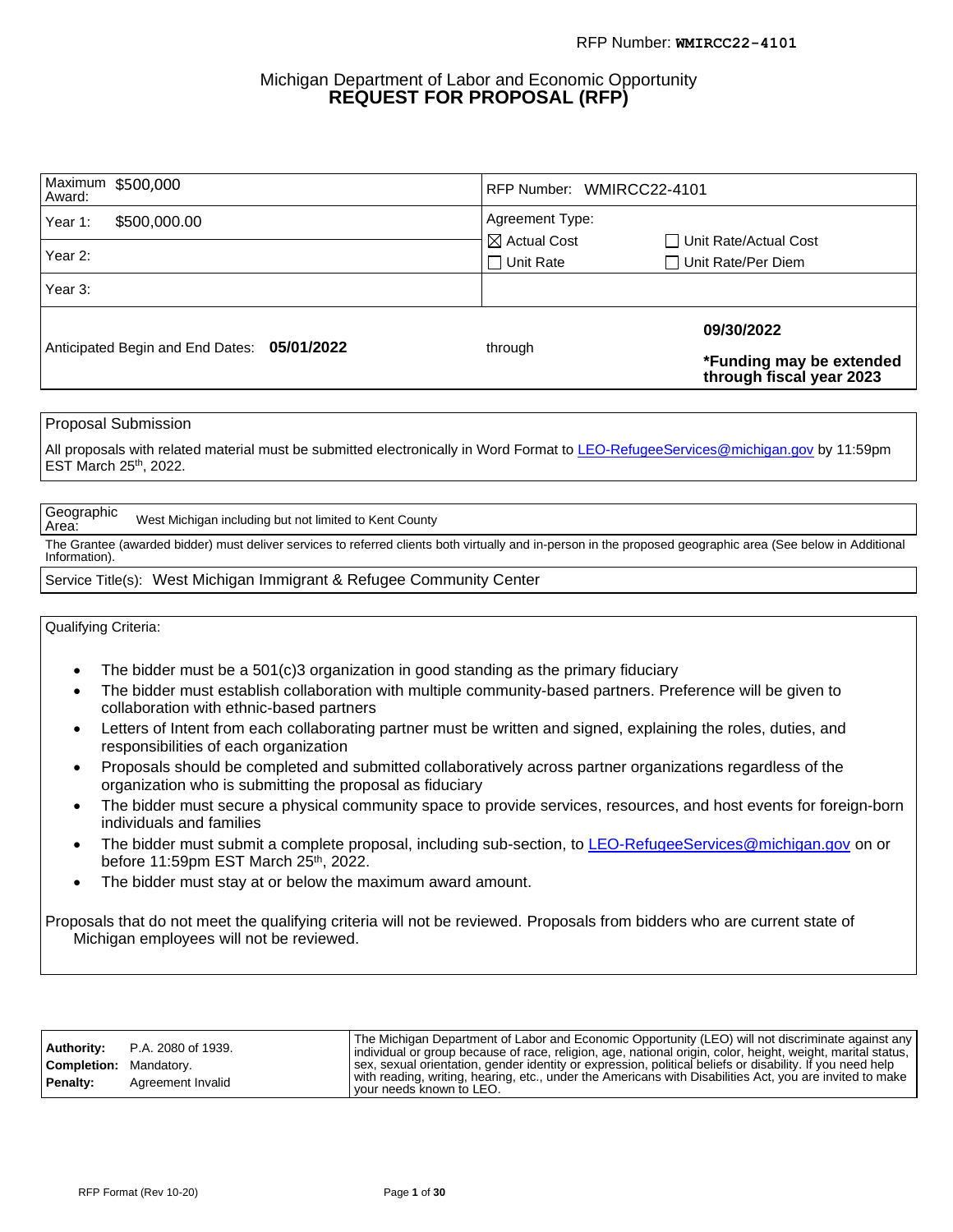## **Table of Contents**

This Request for Proposal (RFP) provides interested bidders with sufficient information to prepare and submit proposals for consideration by the Michigan Department of Labor and Economic Opportunity (LEO) and contains the following sections: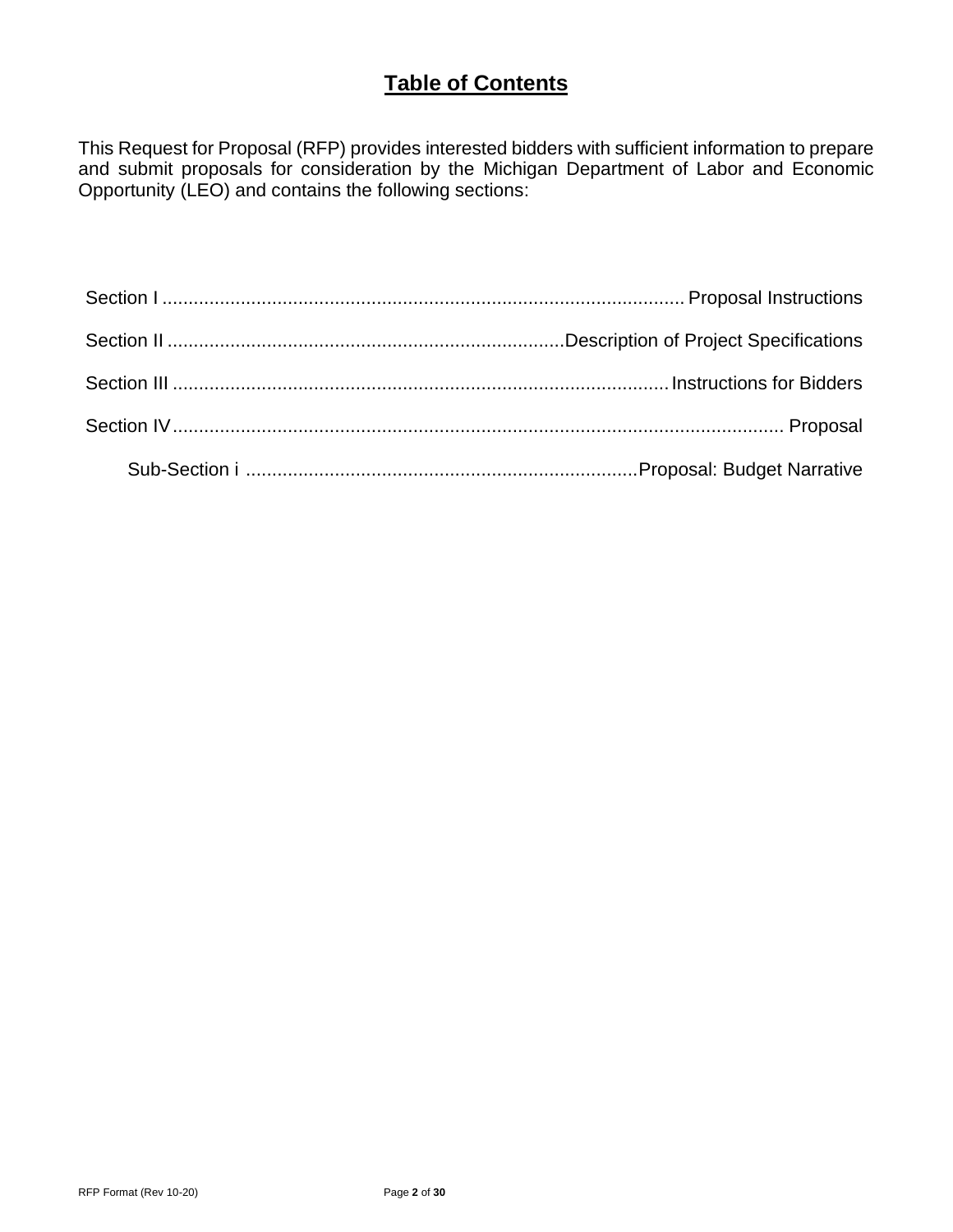## **Section I**

## **PROPOSAL INSTRUCTIONS**

#### 1. Questions/Inquiries

Questions regarding the content of this RFP must be made by email to Roger Tijerina at tijerinar1@michigan.gov on or before 11:59pm EST March 11<sup>th</sup>, 2022. LEO staff are not allowed to respond to questions regarding the content of the RFP that are made via telephone or teleconference. LEO will compile all relevant questions and answers and post these as well as any other clarifications or revisions to the initial RFP onto the LEO website at [https://www.michigan.gov/ogm/0,9597,7-394-93237\\_93234\\_93235---,00.html.](https://www.michigan.gov/ogm/0,9597,7-394-93237_93234_93235---,00.html) Interested bidders are advised to monitor the website regularly.

#### 2. Amendment to the RFP

LEO may modify the RFP at any time prior to the deadline submission date. Changes will be posted on [https://www.michigan.gov/ogm/0,9597,7-394-93237\\_93234\\_93235---,00.html](https://www.michigan.gov/ogm/0,9597,7-394-93237_93234_93235---,00.html) via a "proposal amendment." This is the only method by which the RFP may be modified. Amendments posted before the deadline submission date may include documentations such as questions and answers, revisions, and/or clarifications to the initial RFP. Amendments posted after the deadline submission date may include documentation such as the award recommendation letter.

#### 3. Response Preparation

Bidders must follow these proposal instructions and provide a complete response. Uniform Resource Locator (URL) links to information will not be considered for evaluation. Bidder should include its company name in the header of all response documents.

## 4. Delivery of Proposal

The bidder must submit its proposal, all attachments, and any modifications or withdrawals electronically through [LEO-RefugeeServices@michigan.gov.](mailto:LEO-RefugeeServices@michigan.gov) The bidder must provide the documents in Microsoft Word format, but has the option to also provide copies of any documents in a non-modifiable form (e.g., PDF). Bidder's failure to submit a proposal as required may result in disqualification of such proposal. The proposal and any attachments must be fully uploaded and submitted prior to 11:59pm EST March 25<sup>th</sup>, 2022. Do not wait until the last minute to submit the bid.

#### 5. Evaluation Process

In awarding the agreement, proposals will be evaluated by a grant review committee. Only those proposals receiving a score of 80 points or more will be considered for award. All qualified proposals will be evaluated on the basis of rating criteria identified in the RFP.

LEO reserves the right to establish the criteria by which it will evaluate each bidder's response, and by which it will determine the most responsive, capable, and qualified bidder(s). Factors considered in evaluating proposals relate to: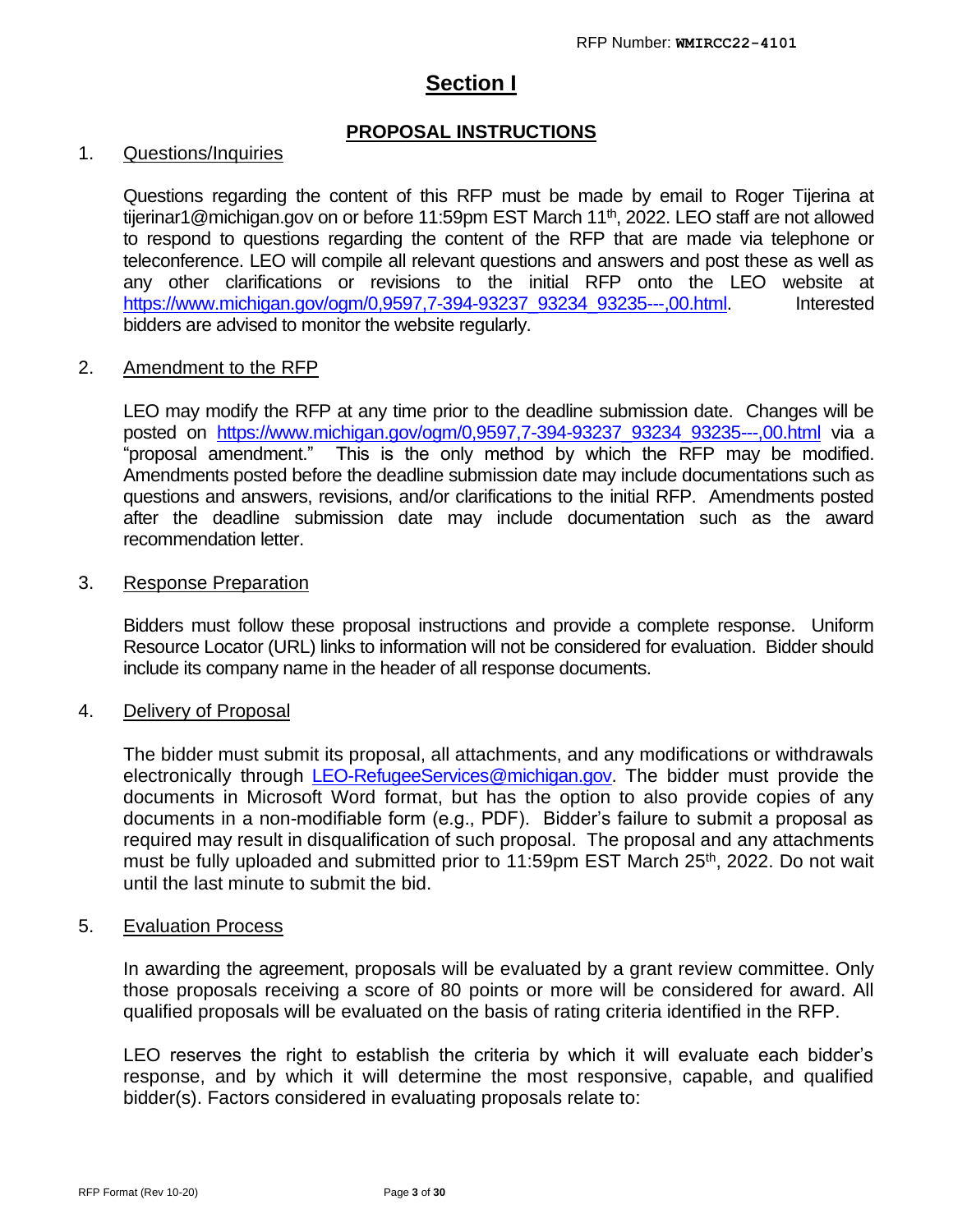- **.** Reliability
- **.** Bidder's past experience
- **.** Bidder's ability to respond to all requirements outlined in the RFP
- **.** Bidder's ability to maintain a presence in the community
- **.** Financial stability
- **.** Continuity and stability in provision of service
- **.** Knowledge transfer activities

If LEO determines in its sole discretion that contracting with or awarding a grant to a bidder presents an unacceptable financial risk to LEO, LEO reserves the right to not award an agreement to that bidder.

LEO may, but is not required to, conduct an on-site visit to tour and inspect the bidder's facilities, require an oral presentation of the bidder's proposal, conduct interviews with bidders, or request additional concessions at any point during the evaluation process.

If it is determined that a bidder purposely or willfully submitted false information, the bidder will not be considered for award, LEO may pursue debarment of the bidder, and any resulting agreement that may have been established may be terminated.

#### 6. Notice of Deficiency

If LEO determines, after the deadline to submit proposals, that there is an area of the RFP that was deficient, unclear, or conflicting, LEO may issue a request ("Notice of Deficiency") to bidders. Failure to respond to a Notice of Deficiency may be cause for disqualification.

## 7. Clarification Request

If LEO determines, after the deadline to submit proposals, that a bidder's proposal is not clear, LEO reserves the right to issue a request ("Clarification Request") to a bidder to clarify its proposal. Failure to respond to a Clarification Request may be cause for disqualification.

#### 8. Reservations

LEO reserves the right to:

- a. Discontinue the RFP process at any time for any or no reason. The issuance of an RFP, preparation, and submission of a proposal, and LEO's subsequent receipt and evaluation of a proposal does not commit LEO to award an agreement, even if all the requirements in the RFP are met.
- b. Consider late proposals: (i) if no other proposals are received; (ii) if there are no complete proposals received; (iii) if LEO received complete proposals, but they did not pass the evaluation process; or (iv) if the award process fails to result in an award.
- c. Consider an otherwise disqualified proposal if no other qualified proposals are received.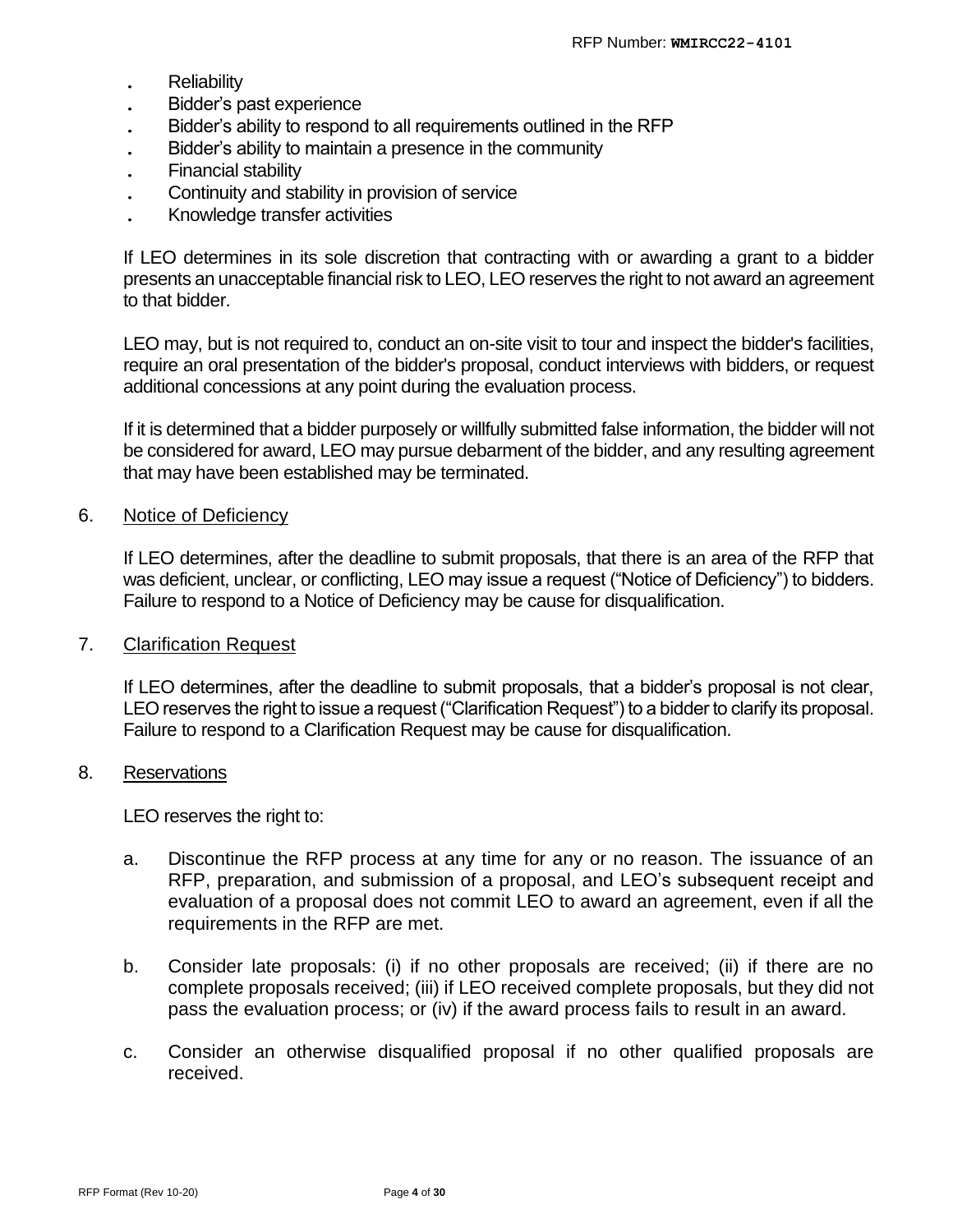- d. Disqualify a proposal based on the information provided or if it is determined that a bidder purposely or willfully submitted false information in response to the RFP.
- e. Consider bidders' prior performance with the state of Michigan in making its award decision.
- f. Consider overall economic impact to the state of Michigan when evaluating the proposal pricing and in the final award recommendation. This includes, but is not limited to: considering principal place of performance, number of Michigan residents employed or potentially employed, dollars paid to Michigan residents, Michigan capital investments, job creation, tax revenue implications, economically disadvantaged businesses, etc.
- g. Consider total cost of ownership factors (e.g., transaction costs, training costs, etc.) in the final award recommendation.
- h. Refuse to award an agreement to any bidder that has failed to pay state of Michigan taxes or has any outstanding debt with the state of Michigan.
- i. Enter negotiations with one or more bidders on price, terms, technical requirements, or other deliverables.
- j. Award multiple, optional use agreements, or award by agreement activity.
- k. Evaluate the proposal outside the scope of LEO's standard evaluation process, in the event that LEO receives only one RFP response.
- l. Evaluate proposals using a method that establishes the relative importance of each deliverable.

## 9. Award Recommendation

The award recommendation will be made to the responsive and responsible bidder who offers the best value to the state of Michigan. Best values will be determined by the bidder meeting the minimum point threshold as demonstrated by its proposal and other principal factors. LEO may utilize all proposals, without regard to a proposal's technical score, to determine fair market value. Award recommendations will be posted on [https://www.michigan.gov/ogm/0,9597,7-](https://www.michigan.gov/ogm/0,9597,7-394-93237_93234_93235---,00.html) [394-93237\\_93234\\_93235---,00.html.](https://www.michigan.gov/ogm/0,9597,7-394-93237_93234_93235---,00.html)

## 10. State Administrative Board

The State Administrative Board must approve all grants in excess of \$500,000. The decision of the State Administrative Board is final; however, approval does not constitute a grant. The award process is not complete until the awarded Grantee receives a properly executed grant.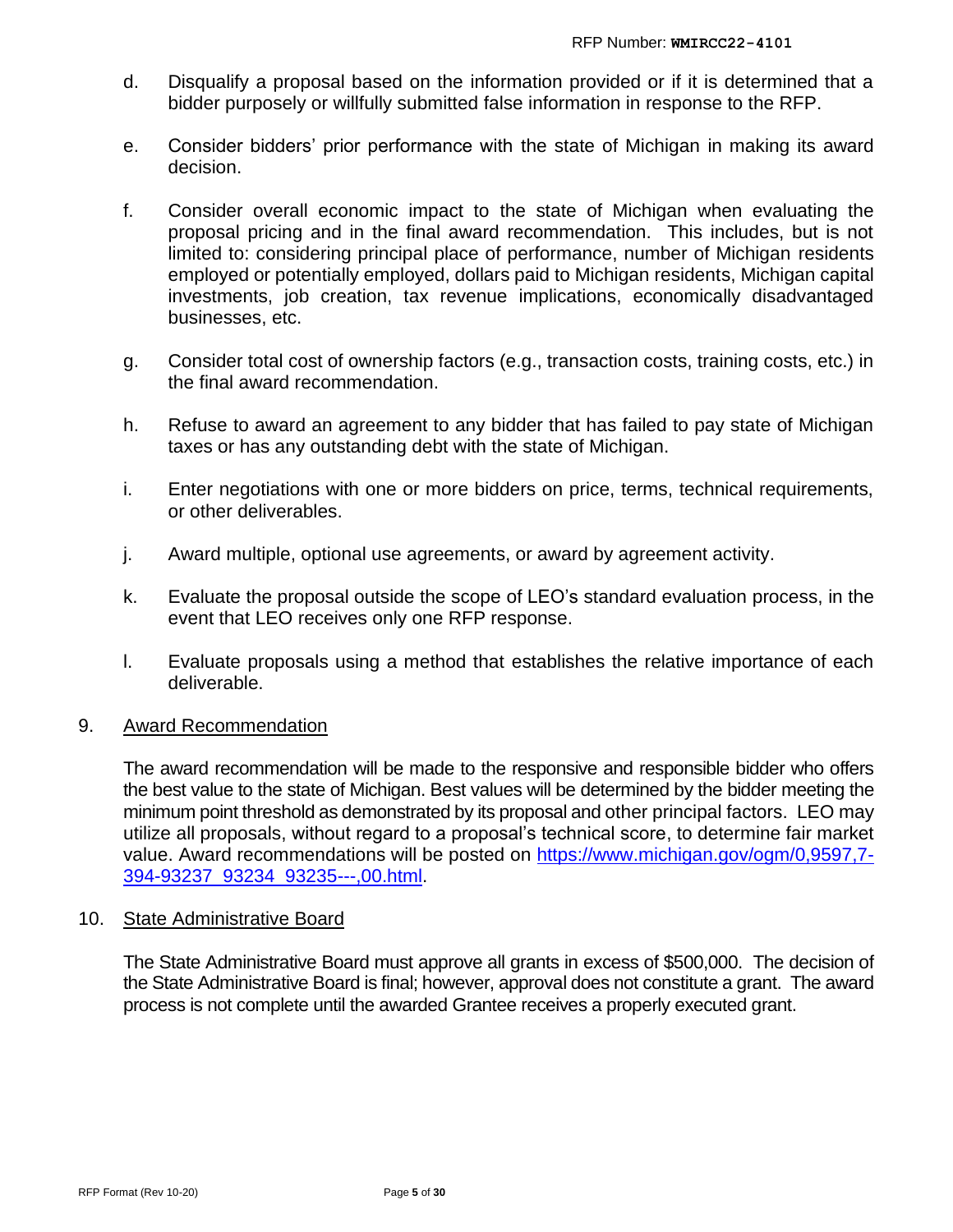## 11. General Proposal Conditions

The state of Michigan will not be liable for any costs incurred by the bidder in preparation of its proposal, delivery of a proposal, and any follow-up discussions with the state of Michigan. The bidder agrees that its proposal will be considered an offer to do business with the state of Michigan in accordance with the provisions of its proposal, including the Standard Terms, and that the proposal will be irrevocable and binding for a period of 90 calendar days from date of submission. If a grant is awarded to the bidder, the state of Michigan may, at its option, incorporate all or any part of the proposal into a grant. This RFP is not an offer to enter into a grant. This RFP may not provide a complete understanding of the state of Michigan's environment or contain all matters upon which an agreement must be reached.

## 12. Freedom of Information Act

Under [MCL 18.1261\(13\)\(b\),](http://www.legislature.mi.gov/(S(b2idoibk3wwdcrok5bm0s021))/mileg.aspx?page=getObject&objectName=mcl-18-1261) records containing "a trade secret as defined under section 2 of the uniform trade secrets act, 1998 PA 448, [MCL 445.1902,](http://www.legislature.mi.gov/(S(0maooowvs1ncgfpdbtafkvxy))/mileg.aspx?page=GetObject&objectname=mcl-445-1902) or financial or proprietary information" are exempt from disclosure under FOIA. And under [MCL 18.1470\(3\),](http://www.legislature.mi.gov/(S(ikxtgnlhgrao5zhaug3iprvj))/mileg.aspx?page=getObject&objectName=mcl-18-1470) "proprietary financial and accounting" information is also exempt from disclosure under FOIA. If information within a bidder's proposal falls under the aforementioned exemptions, and the bidder seeks to have it withheld from disclosure under FOIA, then by the proposal deadline, the bidder must: (1) save exempt information in a separate file (i.e., document); (2) name the file/document "FOIA-EXEMPT"; (3) label the header of each page of the file/document "Confidential–Trade Secret," "Confidential–Financial," or "Confidential– Proprietary" as applicable; (4) clearly reference within the file/document the RFP schedule, section, and page number to which the exempt information applies; and (5) verify within the FOIA-EXEMPT file/document that the information meets the FOIA exemption criteria. The State reserves the right to determine whether information designated as exempt by a bidder falls under the FOIA exemptions. Resumes, pricing, and marketing materials are not trade secrets or financial or proprietary information. **Do not** identify your entire proposal as "FOIA-EXEMPT," and **do not** label each page of your proposal "Confidential." If a bidder does so, the State may require the bidder to resubmit the proposal to comply with steps  $(1) - (5)$ above. The State reserves the right to disqualify a bidder for failure to follow these instructions.

## 13. Rights to Information Contained in Proposals

All proposals will be considered the property of LEO.

## 14. Subgrantees

Subgrantees shall be subject to all conditions and provisions of the agreement including Internet Criminal History Access Tool (ICHAT), Michigan Public Sex Offender, National Public Sex Offender, and Central Registry background checks when applicable.

If sub-granting, the Grantee must obligate the subgrantees to maintain the confidentiality of LEO client information in conformance with state and federal requirements.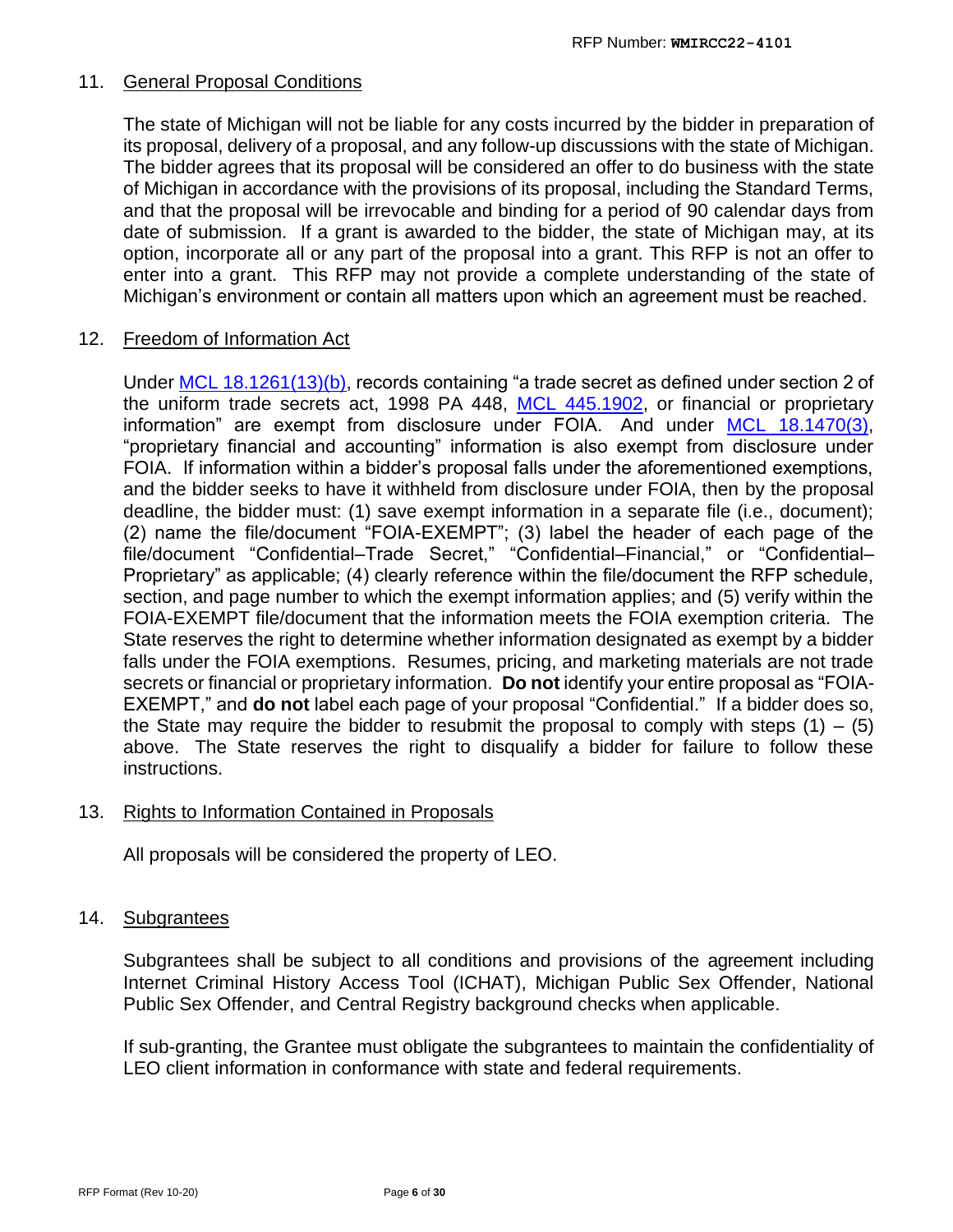If portions of the services are being sub-granted, the bidder must identify the services the subgrantee will perform and provide all information requested, as it applies to both the bidder and the subgrantee(s).

LEO may, at its discretion, require information on the process of an awarded subgrantee proposal.

A Grantee is responsible for the performance of any subgrantees who are held to the same standard of quality and performance as the Grantee. Evaluators of proposals will consider the qualifications of both the Grantee and subgrantee when making agreement award recommendations.

## 15. Qualified Disabled Veteran Preference

1984 PA 431 establishes an up to 10% price preference for businesses owned by qualified disabled veterans. Information related to qualified service-disabled veteran preference is located at [http://michigan.gov/micontractconnect/0,4541,7-225-48677-123519--,00.html.](http://michigan.gov/micontractconnect/0,4541,7-225-48677-123519--,00.html)

## 16. Standard Terms

Awards made as a result of this RFP will require execution of an agreement with LEO. The agreement will contain standard terms.

#### 17. Options to Renew

At the discretion of LEO, an awarded agreement may be renewed in writing by an amendment.

#### 18. Criminal Background Check

If the resulting agreement will be with an individual, LEO will complete the criminal background check on the Grantee, and the following language will be included in the agreement:

The Grantee shall notify LEO in writing of criminal convictions (felony or misdemeanor), pending felony charges, or placement on the Central Registry as a perpetrator, at hire or within 10 days of the event after hiring.

If the resulting agreement will be with an agency, the following language will be included in the agreement:

As a condition of this Agreement, the Grantee certifies that the Grantee shall, prior to any individual performing work under this Agreement, conduct or cause to be conducted an Internet Criminal History Access Tool (ICHAT) check and a national and state sex offender registry check for each new employee, employee, subgrantee, subgrantee employee or volunteer who, under this Agreement, works directly with clients or has access to client information.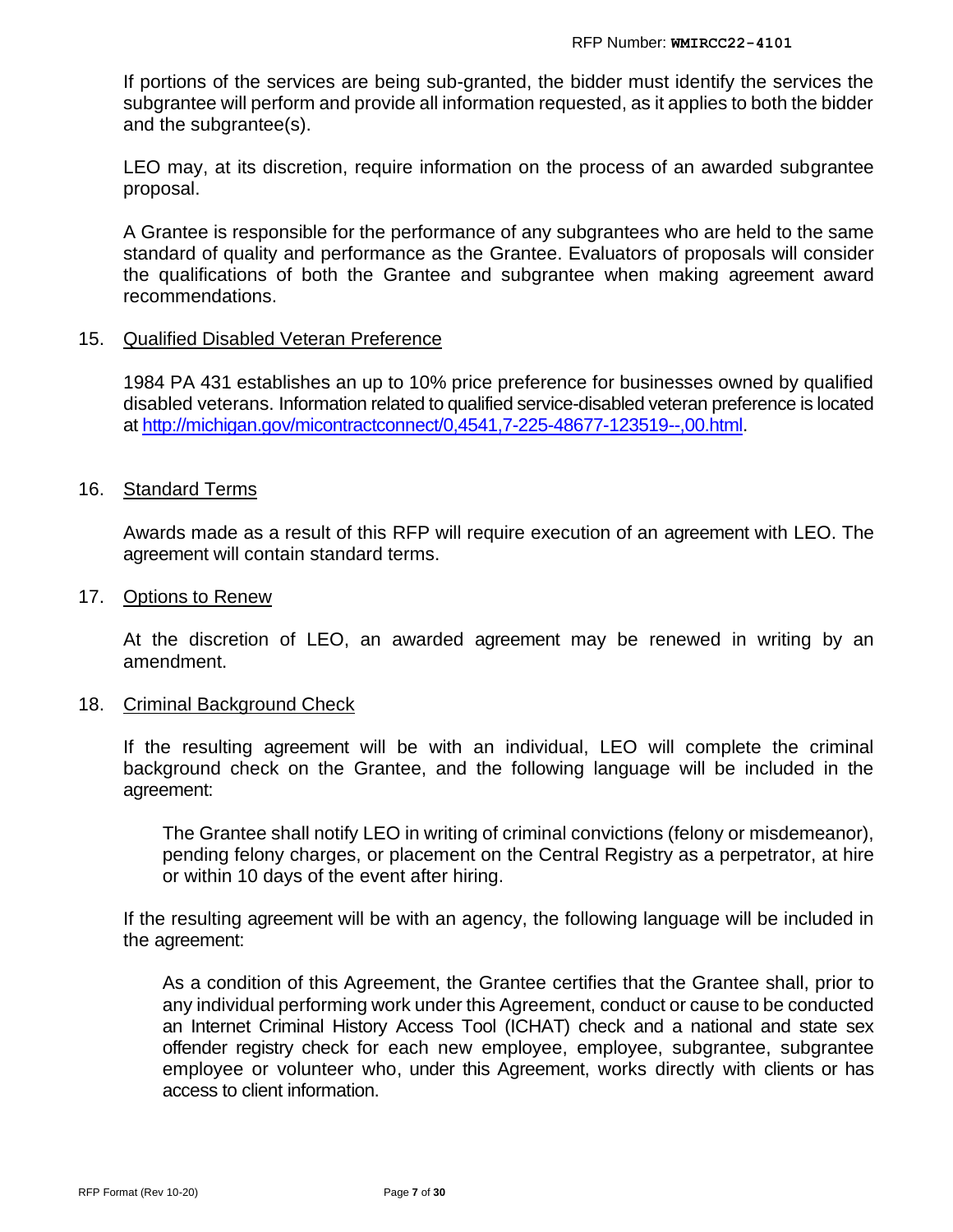Information about ICHAT can be found at [http://apps.michigan.gov/ichat.](http://apps.michigan.gov/ichat)

The Michigan Public Sex Offender Registry website address is [http://www.mipsor.state.mi.us.](http://www.mipsor.state.mi.us/)

The National Sex Offender Public website address is [http://www.nsopw.gov.](http://www.nsopw.gov/)

As a condition of this Agreement, the Grantee certifies that the Grantee shall, prior to any individual performing work under this Agreement, conduct or cause to be conducted a Central Registry (CR) check for each new employee, employee, subgrantee, subgrantee employee, or volunteer who, under this Agreement, works directly with children.

Information about CR can be found at [http://www.mi.gov/dhs/0,1607,7-124-](http://www.mi.gov/dhs/0,1607,7-124-5452_7119_48330-180331--,00.html) [5452\\_7119\\_48330-180331--,00.html.](http://www.mi.gov/dhs/0,1607,7-124-5452_7119_48330-180331--,00.html)

The Grantee shall require each new employee, employee, subgrantee, subgrantee employee, or volunteer who, under this Agreement, works directly with clients or who has access to client information to notify the Grantee in writing of criminal convictions (felony or misdemeanor), pending felony charges, or placement on the Central Registry as a perpetrator, at hire or within 10 days of the event after hiring.

The Grantee further certifies that the Grantee shall not submit claims for or assign duties under this Agreement to any new employee, employee, subgrantee, subgrantee employee, or volunteer based on a determination by the Grantee that the results of a positive ICHAT and/or a CR response or reported criminal felony conviction or perpetrator identification make the individual ineligible to provide the services.

The Grantee must have a written policy describing the criteria on which its determinations shall be made and must document the basis for each determination. The Grantee may consider the recency and type of crime when making a determination. Failure to comply with this provision may be cause for immediate cancellation of this Agreement. In addition, the Grantee must further have a clearly defined written policy regarding acceptable screening practices of new staff members and volunteers who have direct access to clients and/or client's personal information. These screening practices serve to protect the organization and its clients. The Grantee must also assure that any subgrantees have both of these written policies.

If LEO determines that an individual provided services under this Agreement for any period prior to completion of the required checks as described above, LEO may require repayment of that individual's salary, fringe benefits, and all related costs of employment for the period that the required checks had not been completed.

## 19. State of Michigan Employees

State of Michigan employees may not act as bidders. Proposals from bidders who are current state of Michigan employees will be disqualified and will not be reviewed.

Policy in Civil Service Rule 2-8, Ethical Standards and Conduct, states an employee cannot represent or act as an agent for any private interests, whether for compensation or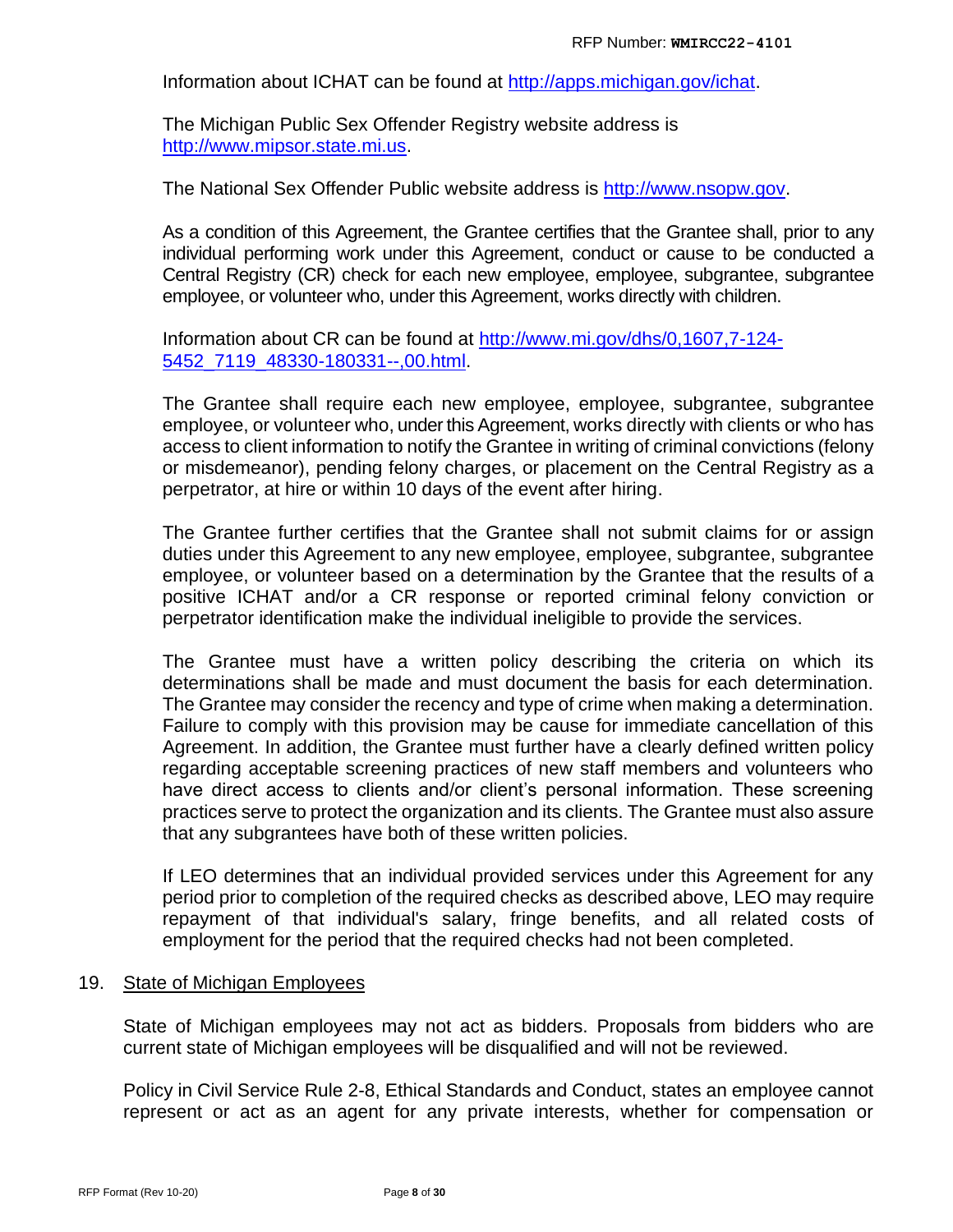otherwise, in any transaction in which the state has a direct and substantial interest and which could reasonably be expected to result in a conflict between the employee's private interests and official state responsibilities.

#### 20. E-Verify

Section 291 of the fiscal year 2017 Omnibus Budget, PA 268 of 2016, requires verification that all new employees of the Grantee and all new employees of any approved subgrantee, working under this agreement, are legally present to work in the United States. All Grantees shall perform this verification using the E-verify system [\(http://www.uscis.gov/portal/site/uscis\)](http://www.uscis.gov/portal/site/uscis).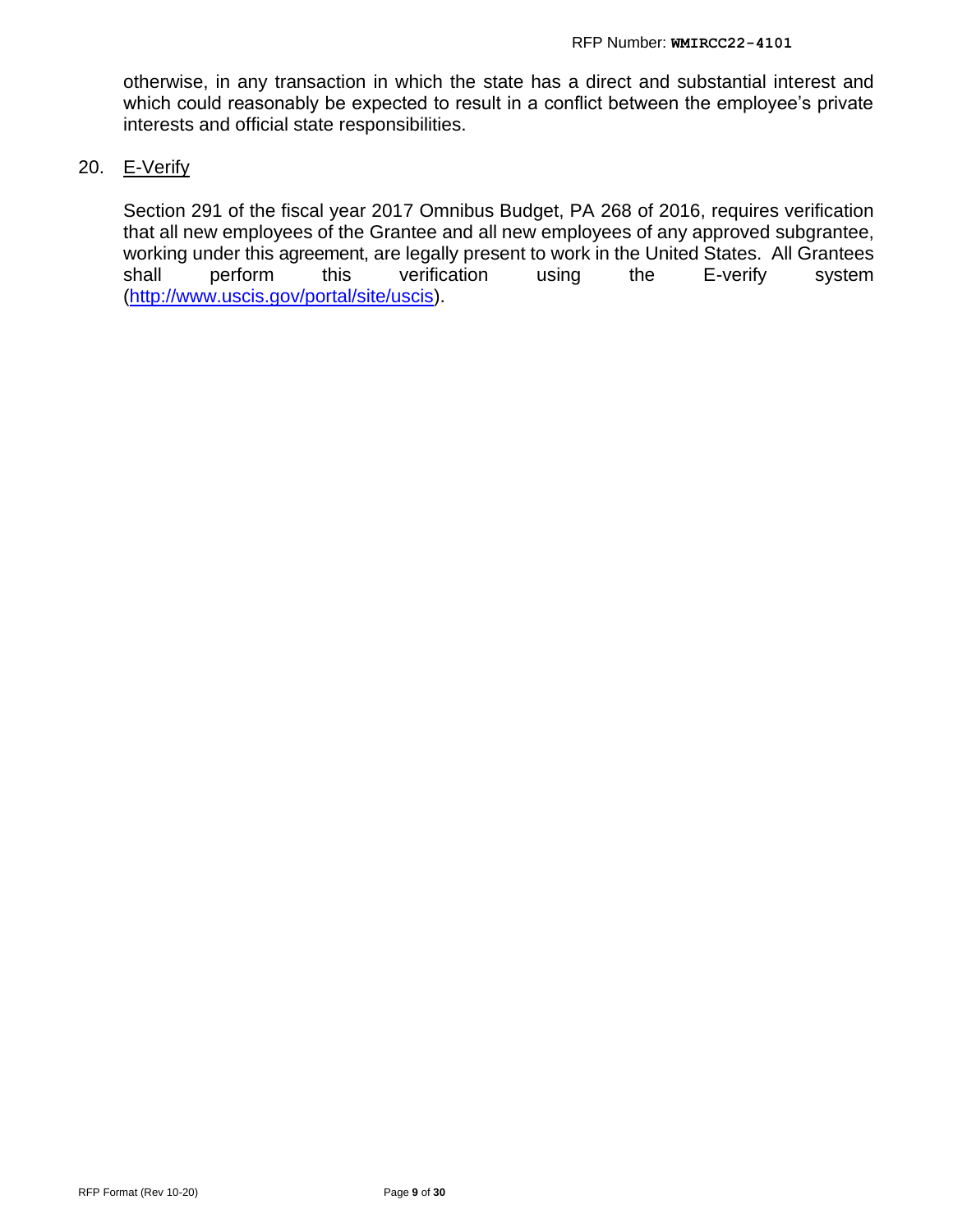## **Section II**

## **DESCRIPTION OF PROJECT SPECIFICATIONS**

## Introduction

The West Michigan Immigrant and Refugee Community Center will be a central hub in Western Michigan where services and resources can be provided to foreign-born individuals and families to become socially integrated and economically independent. The goal of this project is to identify and secure a physical location that will be sustained past the project period where foreign-born individuals and families can access services and resources and attend events hosted by partnering agencies in the region. Services, resources, and events should focus on but not be limited to youth programming, mental health services, employment services, legal services, and entrepreneurship, among others. Bidders are encouraged to be innovative and creative in their approaches to establish a central hub and provide coordination of services and resources. The bidder must be a 501(c)3 non-profit organization as the fiduciary for the project and must partner with multiple other community-based organizations. Preference will be given to those who partner with ethnic-based community organizations. Proposals should be completed and submitted collaboratively across partner organizations regardless of the organization who is submitting the proposal as fiduciary.

Award of the grant will be based on demonstration of the ability to provide these services fully, while demonstrating:

- Innovative approaches to ensure client success
- Strategies for successful local collaboration
- The ability to sustain the community space beyond the grant period

## 1. PROJECT REQUIREMENTS

1.1. Targeted Population Criteria

The Grantee or its sub-grantee shall create and maintain a space to provide services to all foreign-born individuals and families.

## 1.2 State Requirements

The Grantee shall adhere to the following State Requirements.

- 1. Participate in quarterly progress meetings with the Office of Global Michigan.
- 2. Ensure participation and representation by all interested ethnic communities.
- 3. Maintain verification and documentation of client contacts, client participation, and services delivered to clients/communities (e.g. sign-in sheets, electronic registration, etc.)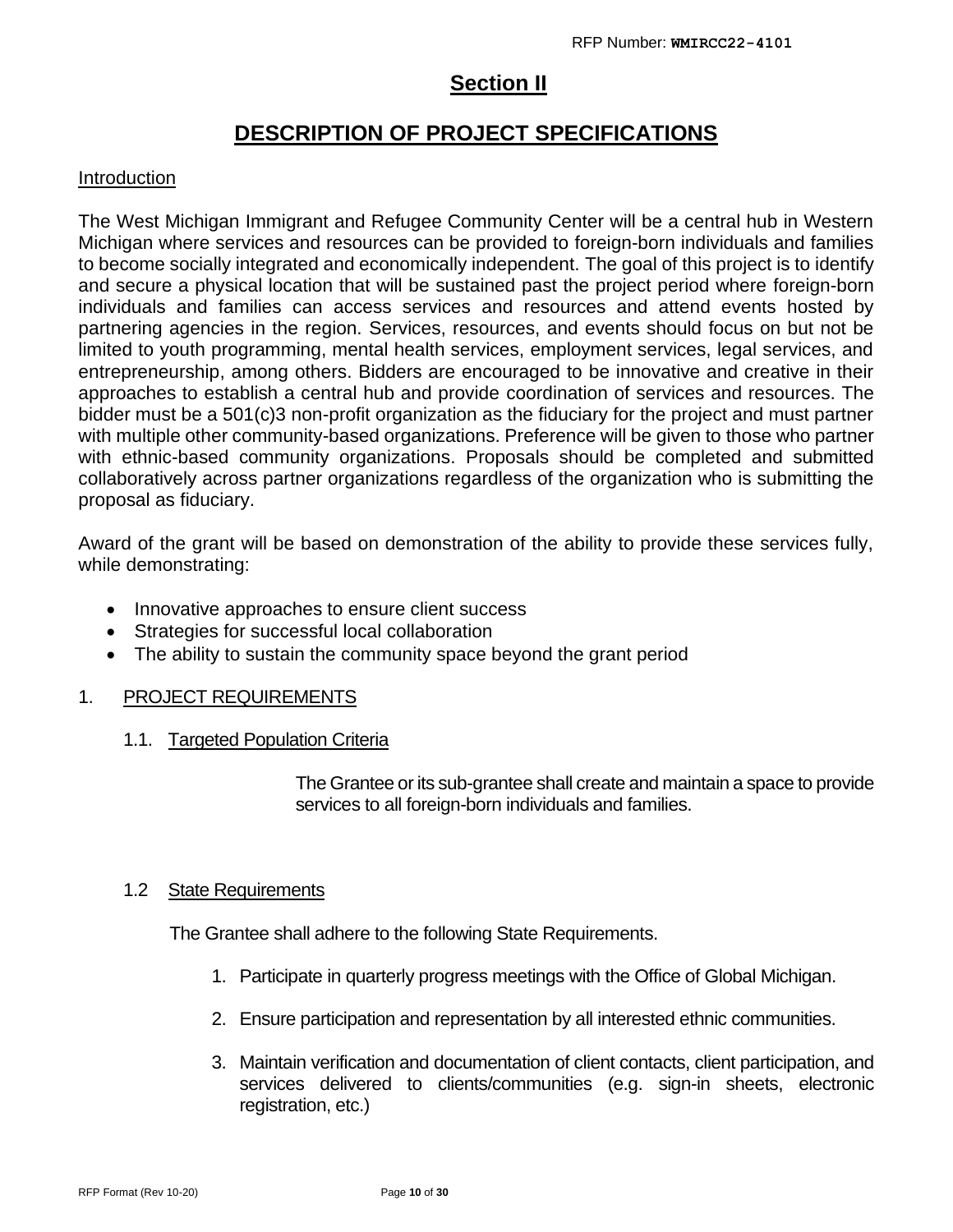## 2. GRANTEE RESPONSIBILITIES

#### 2.1. Geographic Area

The Grantee shall provide services described herein in the following geographic area: West Michigan including but not limited to Kent County.

## 2.2. Credentials

The Grantee shall assure that appropriately credentialed or trained staff under its control, including Grantee employees and/or sub-grantees, shall perform functions under this Agreement.

## 2.3. Services to be Delivered

- Identify and secure a physical space to operate as the West Michigan Immigrant and Refugee Community Center
- Establish community partnerships with service providers who will operate out of the community center
- Coordinate a schedule for onsite services at the community center and manage logistics of participating service providers
- Establish and coordinate opportunities for community activities and ethnic celebrations
- Provide space for ethnic commissions, Refugee Advisory Boards, and other entities for meetings or activities

## 2.4. Reporting Requirements

The Grantee shall comply with all program and fiscal reporting procedures as are or may hereinafter be established by LEO. The Grantee shall also comply with all reporting procedures established by LEO in completion of progress reports at time intervals, on forms, in formats, and by means specified by LEO. In particular, reports or billing documents denoting event dates shall include the month, day and year as specified by LEO. In electronic filings, four digits shall be used to designate period. Any additional reports as deemed necessary by LEO shall be made and submitted by the Grantee upon request.

The Grantee shall submit to LEO quarterly reports that indicate the status and effectiveness of activities performed under this Agreement as indicated:

i. General program activities shall be reported and submitted electronically in narrative format. Information to be recorded and submitted will be provided by LEO-OGM.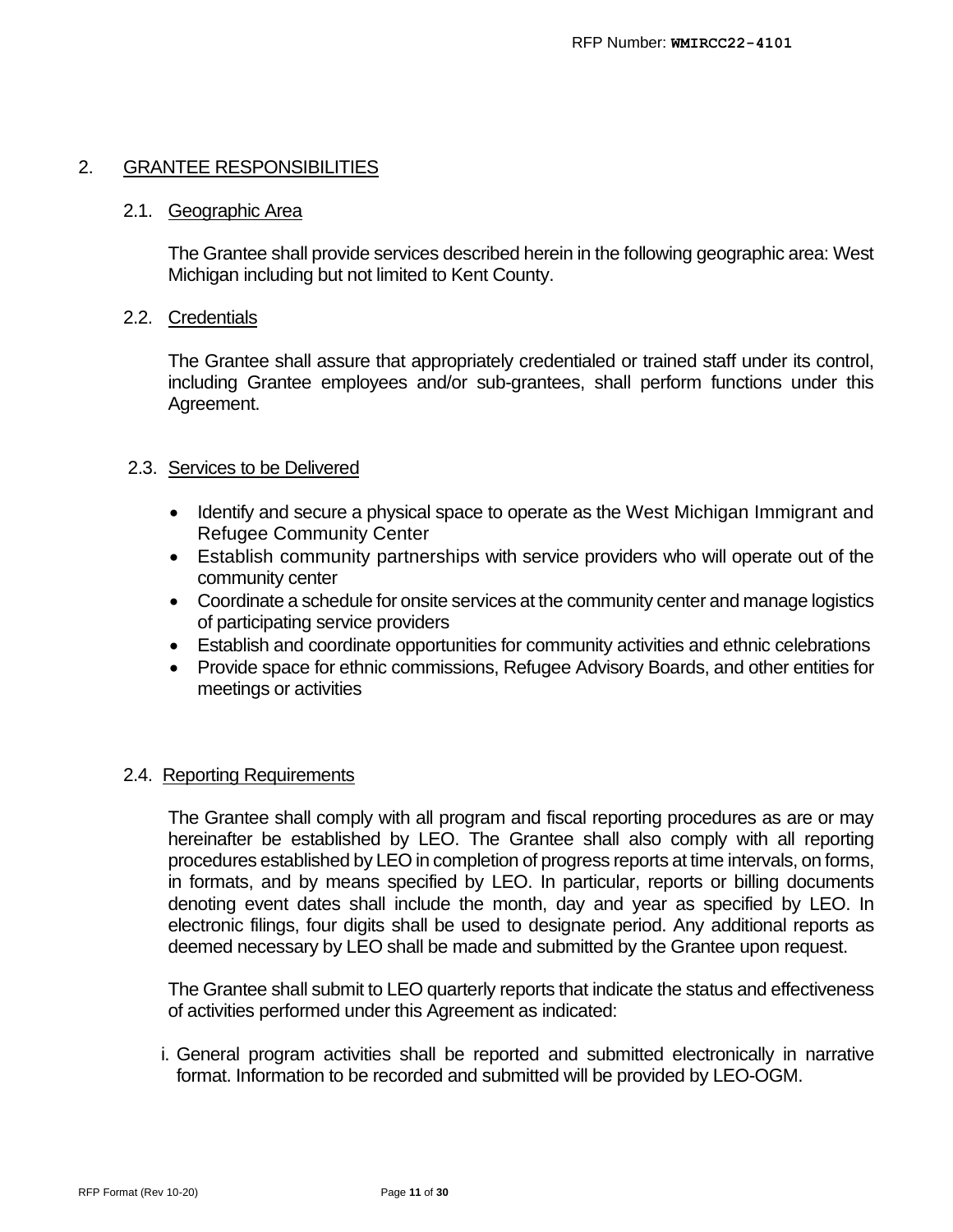## 2.5. Audit Requirements

No financial audit is required under this Agreement by LEO. No financial audit costs are allowed to be billed to this Agreement. In the event the Grantee elects to have a financial audit performed, the submission of the audit report to LEO is not required nor desired unless there is a finding of a Going Concern.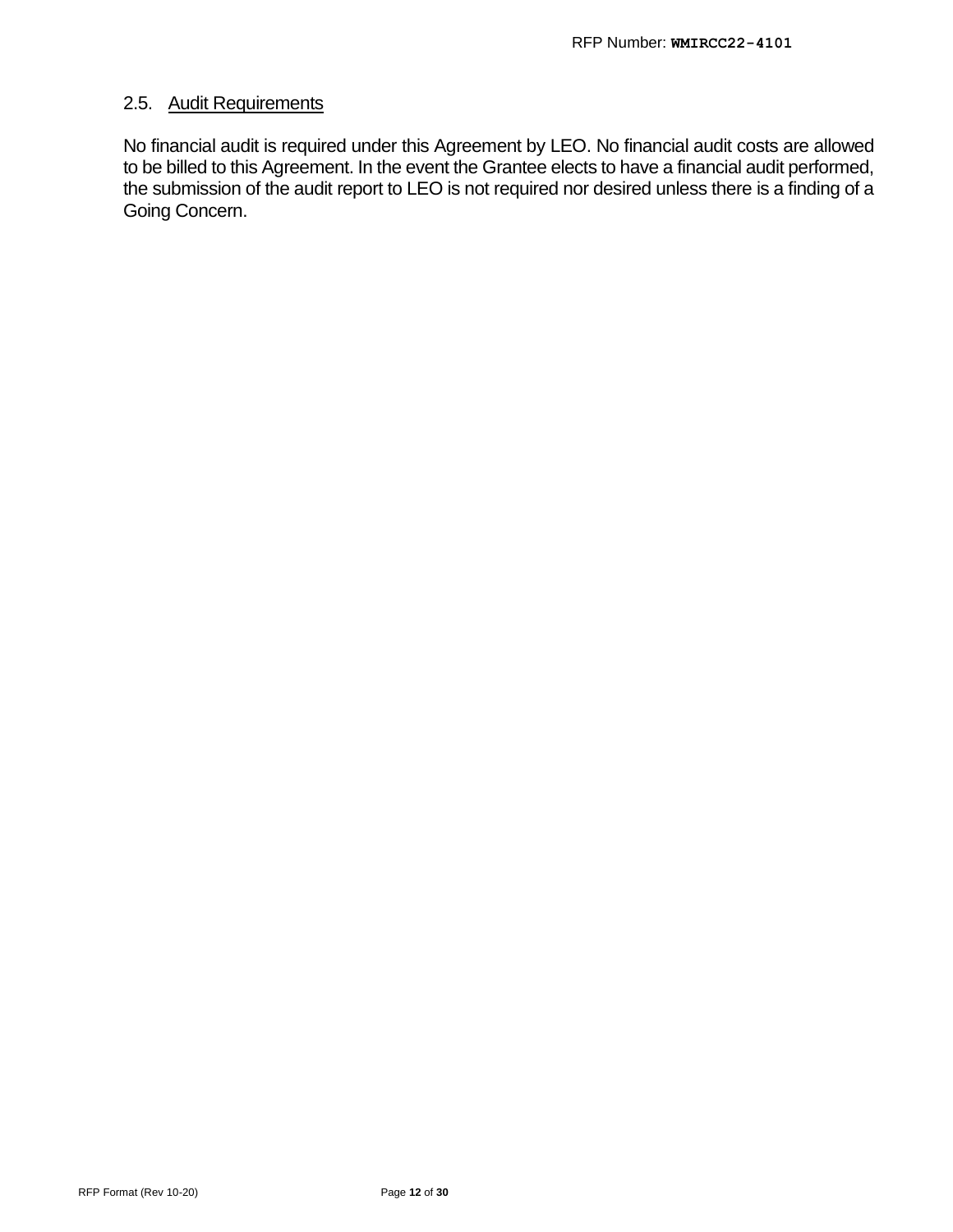## **Section III**

## **INSTRUCTIONS FOR BIDDERS**

Bidders must complete Section IV and attach additional pages if necessary. If additional pages are added, the related category should be indicated at the top of the page with an attachment number. The pages should be numbered in sequence under each attachment. (For example, Category: Bidder Experience & Past Performance, Attachment A, page 1 of 4, page 2 of 4, etc.)

Bidders are expected to use the form and format provided in Section IV to complete the proposal. Under each category in Section IV, there is a box titled "Bidder Response" for bidders to respond to each question. Font size should be no smaller than 12 point. Each box will automatically expand according to the amount of text entered. The shaded boxes that are titled "Evaluator Comments" or "Fiscal Evaluator Comments" should not be completed by the bidder.

## Proposal Submission and Bidder Checklist

Proposals will be accepted only through [LEO-RefugeeServices@michigan.gov](mailto:LEO-RefugeeServices@michigan.gov)

- Hard copy responses will not be accepted.
- Proposals submitted in person, or via mail, fax, or e-mail transmission will not be considered for award.

A complete proposal includes submission of Section IV - Proposal.

To be considered, the proposal must be received through [LEO-](mailto:LEO-RefugeeServices@michigan.gov)[RefugeeServices@michigan.gov](mailto:LEO-RefugeeServices@michigan.gov) by the bid opening date and 11:59pm EST March 25<sup>th</sup>, 2022.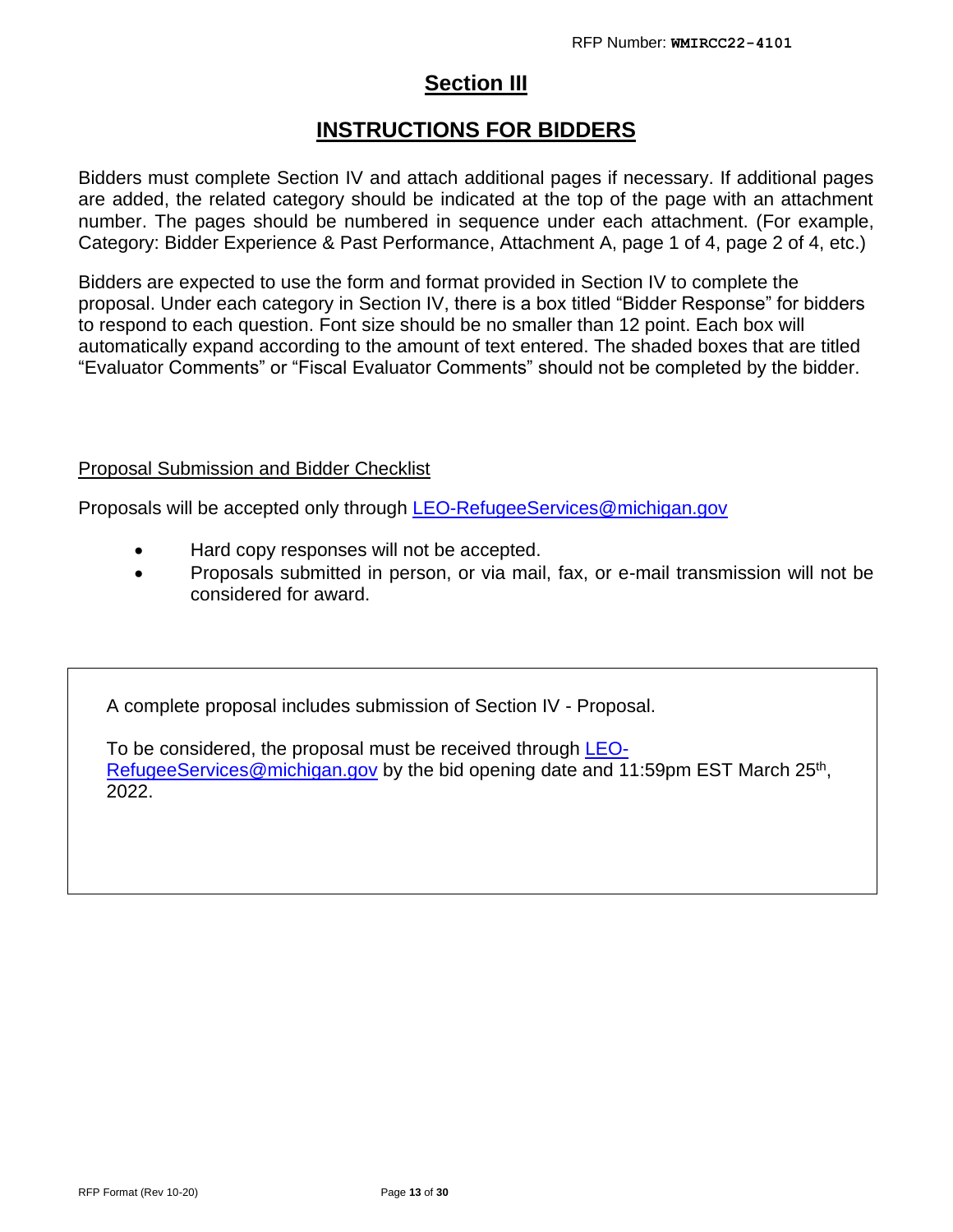## **Section IV**

## **PROPOSAL**

## All information requested below is required.

By submitting a proposal, the bidder hereby assures that the Request for Proposal has been reviewed by the organization's governing body, and that body has authorized submission of a proposal; that the person identified below as "bidder's representative who is the authorized negotiator" has been authorized by the governing body to represent the organization for the purposes of the submission of a proposal and agreement negotiation; and that the organization intends to fulfill program requirements according to the information contained in this Request for Proposal, if selected and issued an agreement to do so.

- 1. Bidder Legal Name:
- 2. Bidder Legal Address:

(must include 9 digit zip code)

Bidder E-mail Address:

Bidder Website Address:

- 3. Bidder Mail Code: (Identified when registering on Contract & Payment Express)
- 4. Bidder DUNS Number:
- 5. Bidder's business is incorporated in what state?
- 6. Number of years in business:
- 7. Number of employees:
- 8. Legal business name of any applicable parent company:
- 9. Legal address of any applicable parent company:

(must include 9 digit zip code)

10. Type of Organization: (Check one). Individuals are private proprietary.

|     | Private, non-profit<br>Private, proprietary                                    | Public | <b>University</b> |
|-----|--------------------------------------------------------------------------------|--------|-------------------|
| 11. | Bidder's fiscal year begin date (month and day):                               |        |                   |
| 12. | Bidder's representative who is the<br>authorized negotiator for the<br>bidder: |        |                   |

Telephone Number

13. The bidder certifies that it is  $\Box$ , is not  $\Box$  an Iran linked business as defined in MCL 129.312.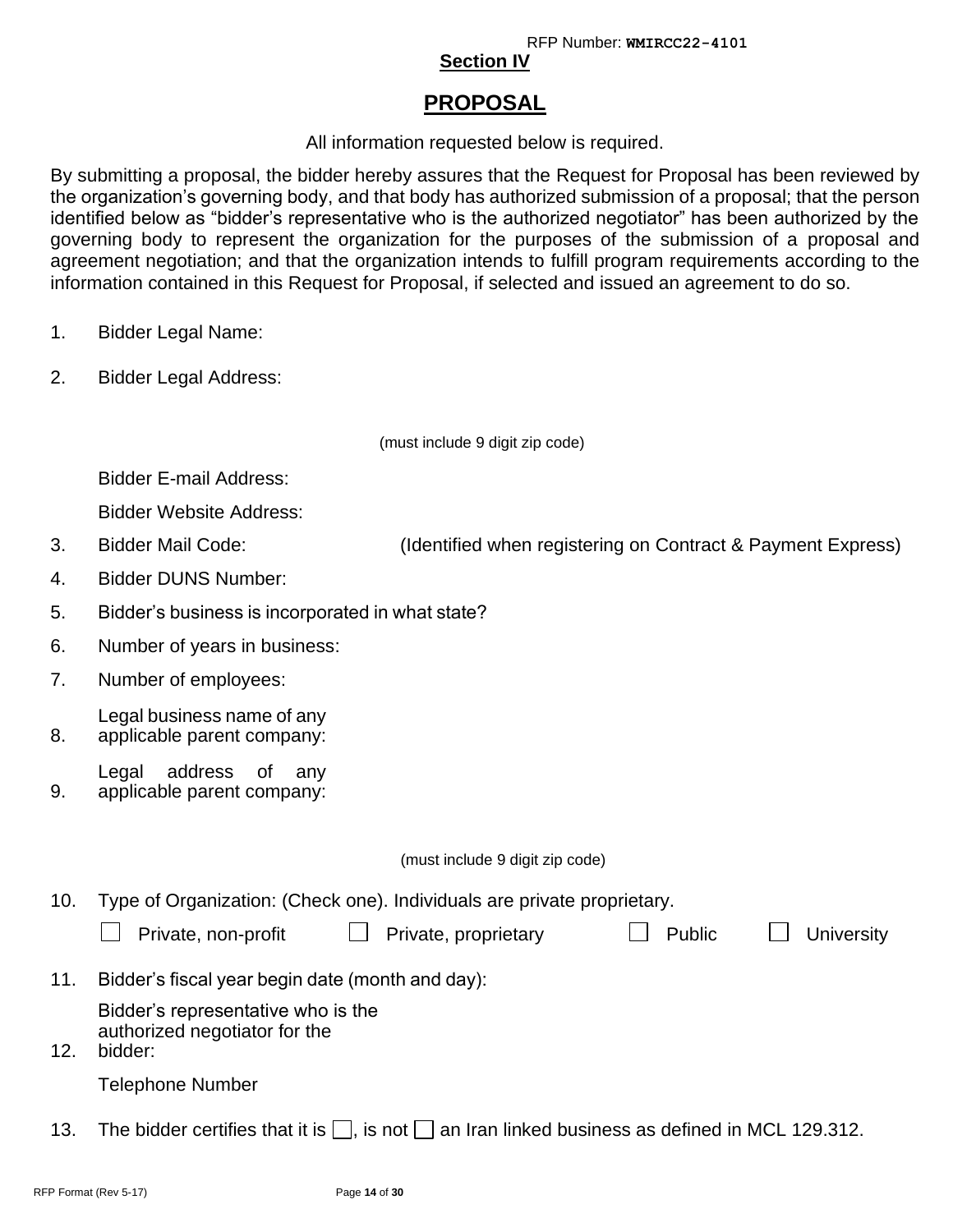14. Has there been a recent change in the organizational structure (e.g., management team) or a change of control (merger or acquisition)?

| Y   | N٥ |
|-----|----|
| es. |    |

If yes, why and how has it affected the company?

- 15. Provide the history of the company and if growth has been organic, through mergers and acquisitions, or both.
- 16. Has bidder ever been debarred, suspended, or otherwise disqualified from bidding, proposing, or contracting with any governmental entity, including the state of Michigan?

| Yes l | No |
|-------|----|
|-------|----|

If yes, provide the date, governmental entity, and details surrounding the action.

17. Has bidder ever been sued by the state of Michigan?

| Yes <sub>l</sub> | No L L |
|------------------|--------|
|------------------|--------|

If yes, provide the date, case caption, case number, and identify the court in which the case was filed.

18. Has bidder ever sued the state of Michigan?

| Yes | No <sub>1</sub><br>I |
|-----|----------------------|
|-----|----------------------|

If yes, provide the date, case caption, case number, and identify the court in which the case was filed.

19. Within the past five years, has bidder defaulted on a government contract or been terminated for cause by any governmental entity, including the state of Michigan?

| Y<br>No<br>'es |  |
|----------------|--|
|----------------|--|

If yes, provide the date of action, contracting entity, type of contract, and details surrounding the termination or default.

20. Within the past five years, has bidder defaulted on a contract or been terminated for cause by any private entity in which similar service or products were being provided by bidder?

Yes | No | |

If yes, provide the date of action, contracting entity, type of contract, and details surrounding the termination or default.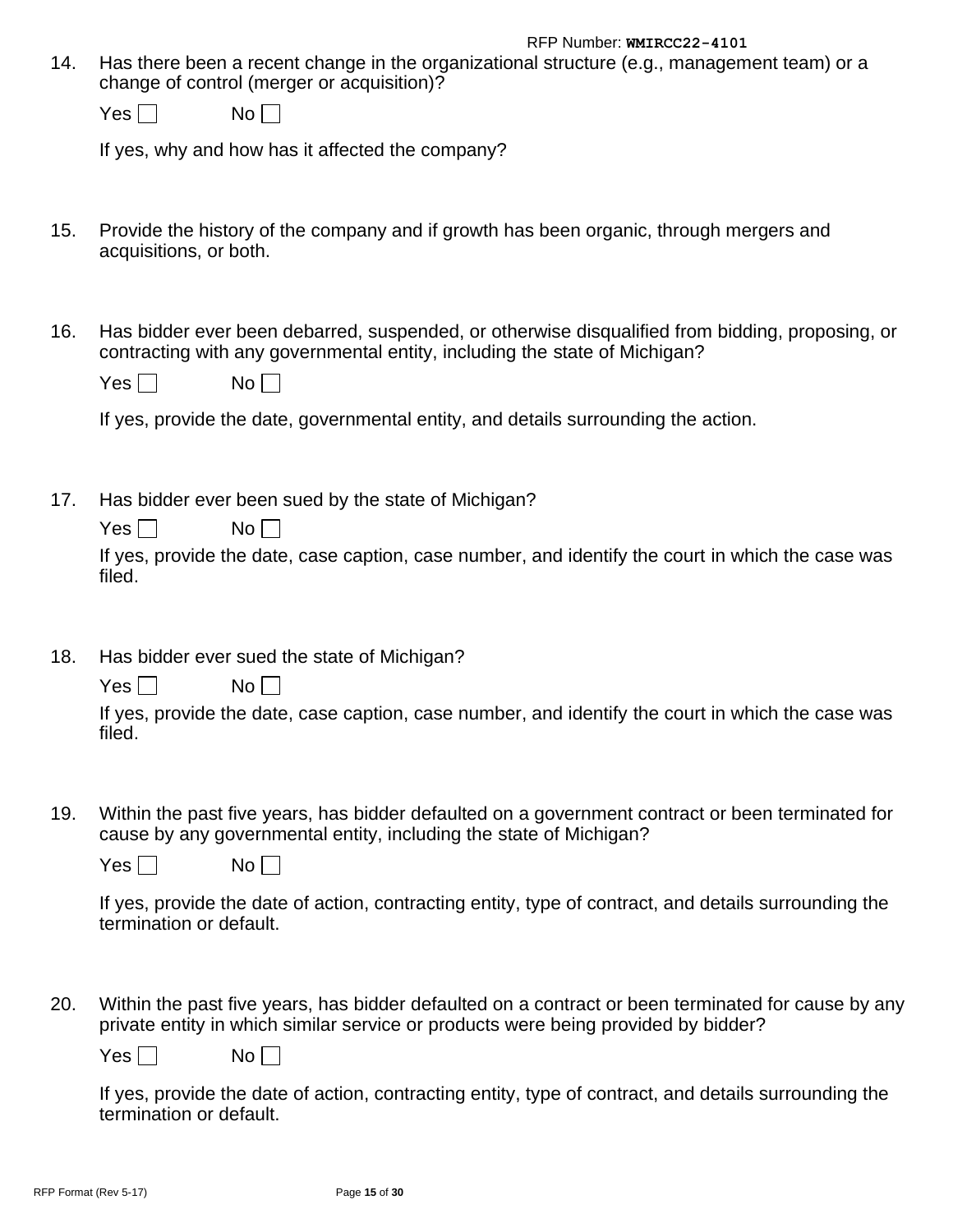21. "Qualified Disabled Veteran," as defined by Public Act 431 of 1984, means a business entity that is at least 51% owned by one or more veterans with a service-connected disability. The Act defines "Service-Connected Disability" as a disability incurred or aggravated in the line of active military, naval, or air service as defined in 38 USC 101 (16).

The bidder represents that it is  $\Box$ , is not  $\Box$  a disabled veteran-owned business.

The bidder represents and warrants that the company meets the above criteria (when checked) and has provided the following supportive documentation:

- A. Proof of service and conditions of discharge: DD214 or equivalent
- B. Proof of service-connected disability: DD214 if the disability was documented at discharge or Veterans Administration (VA) Rating Decision Letter or equivalent if the disability was documented after discharge
- C. Proof of ownership: Appropriate legal documents setting forth the ownership of the business entity.

In lieu of the documentation identified above, bidder may also provide a copy of the business entities National Veterans Business Development Council (NVBDC) certification.

22. Did bidder, or an employee of bidder, participate in developing any component of the solicitation? Yes No

If yes, describe how bidder, or an employee of bidder participated.

23. Will bidder, or an employee of bidder, participate in the evaluation of the proposals received in response to this solicitation.

 $Yes \Box$  No

If yes, describe how bidder, or an employee of bidder will participate in the evaluation process.

- 24. Identify gross annual sales for the last five years.
- 25. If the award of any resulting contract will increase bidder's gross revenue by more than 25% from the last year's sales, explain how bidder will scale up to manage this increase.
- 26. The bidder must affirm that it agrees  $\Box$ , or does not agree  $\Box$ , with the attached standard terms.

LEO strongly encourages strict adherence to the standard terms. LEO reserves the right to deem a proposal non-responsive for failure to honor the standard terms. Nevertheless, the bidder may submit proposed changes to the standard terms accompanied by a detailed explanation as to each change for LEO consideration; failure to do so will constitute the bidder's acceptance of the standard terms. General statements, such as that the bidder reserves the right to negotiate the standard terms, may also be considered non-responsive.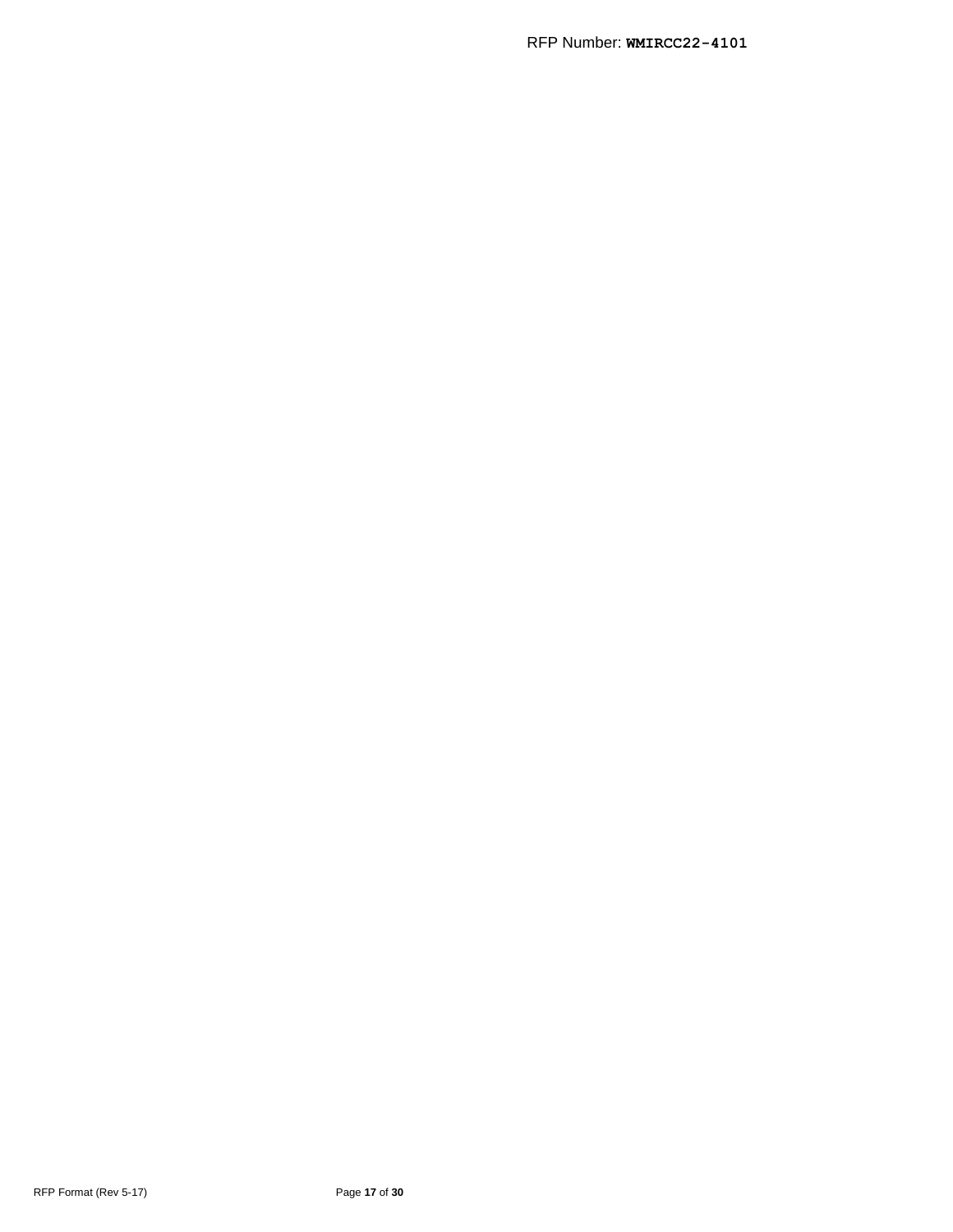## RFP Evaluation Criteria

The total maximum number of points that a proposal can receive equals 100 points. Only those proposals receiving a score of 80 points or more will be considered for award. The maximum number of points for each of the categories is as follows:

| Category                               | <b>Maximum Points</b> |
|----------------------------------------|-----------------------|
| A. Bidder Experience                   | 20                    |
| <b>B.</b> Credentials & Qualifications | 20                    |
| C. Agency Organization & Location      | 20                    |
| D. Project Implementation              | 40                    |
|                                        |                       |

Total Points Available 100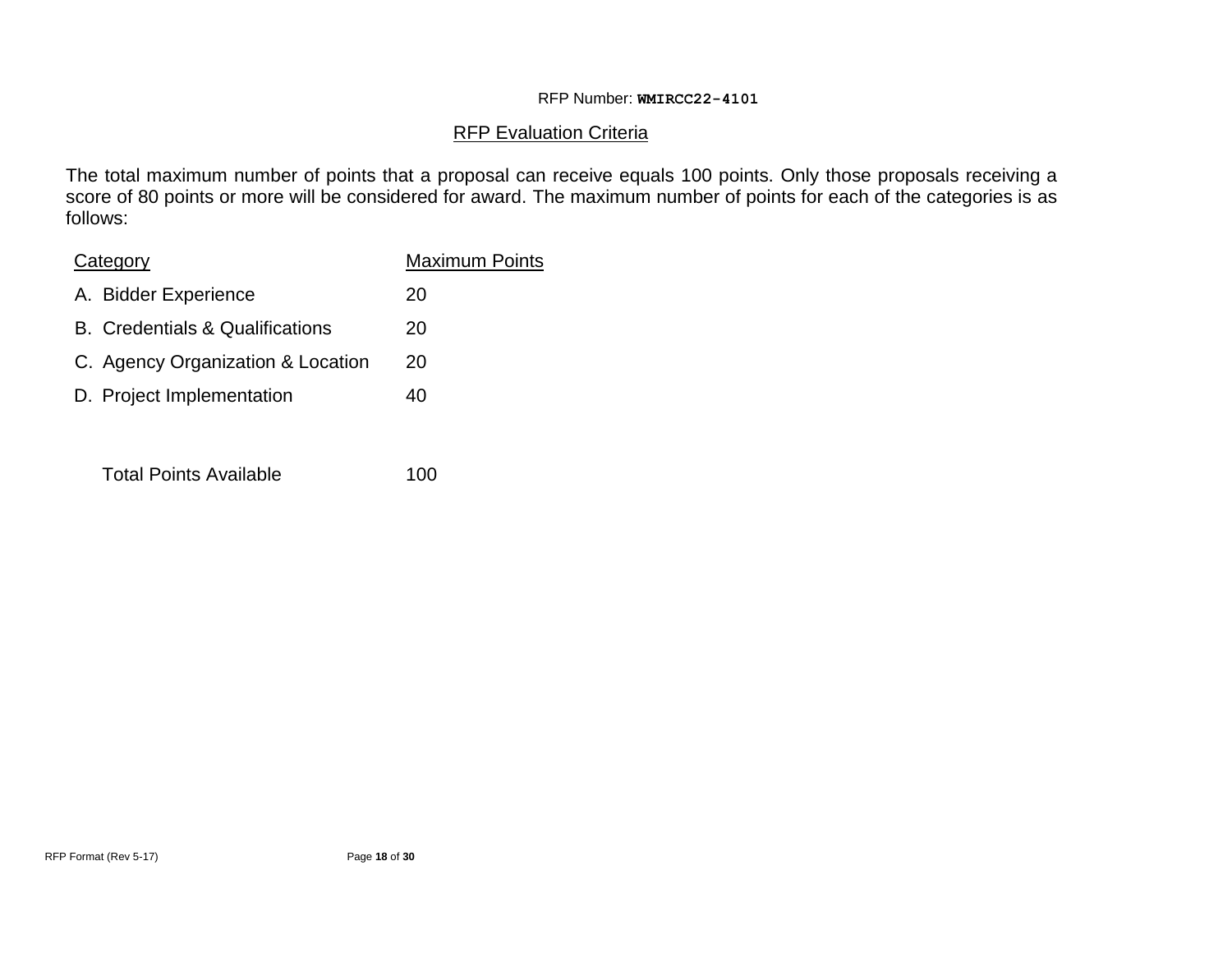## **CATEGORY A. Bidder Experience**

## **A1.**

Describe experience relevant to community organization and building ethnic community resources and growth.

## **Bidder Response:**

## **For Evaluator Use Only (Shaded Areas)**

**A1.**

To what degree was the bidder's experience relevant? *(7 points)*

**Evaluator Comments:**

## **A2.**

For the relevant experiences discussed above, describe the principal characteristics of the target population(s) served in previous projects.

## **Bidder Response:**

**A2.**

Did the bidder describe the principal characteristics of the target population(s) served? Are the principal characteristics comparable to the population to be served?

## *(2 points)*

**Evaluator Comments:**

**A3.**

Describe the referral process used in past projects. Describe the efforts taken to ensure referral sources had knowledge of service availability. Describe how a high degree of client participation, engagement, and investment in the project were achieved and maintained. **Bidder Response:**

#### **A3a.**

Did the bidder describe the referral process and the efforts taken to ensure referral sources had knowledge of service availability? Was the referral process effective?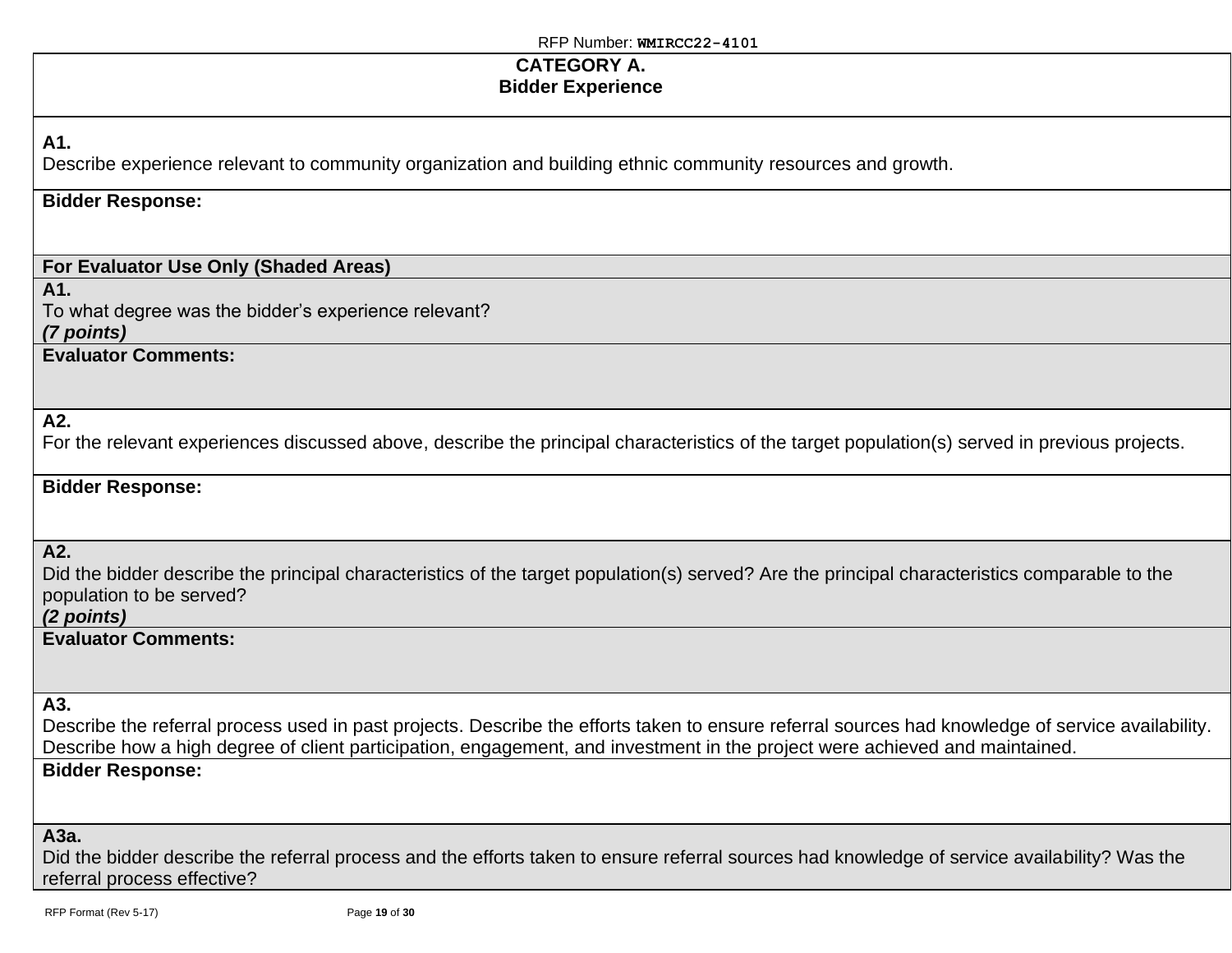## *(1 point)*

**Evaluator Comments:**

#### **A3b.**

Did the bidder describe how a high degree of client participation, engagement, and investment in the project were achieved and maintained? *(3 points)*

## **Evaluator Comments:**

#### **A4.**

Describe relationships with relevant community organizations for the areas in which the services were provided, including the types of service they provided, history of working relationships, and how those working relationships assisted in the success of the project.

#### **Bidder Response:**

#### **A4.**

To what degree has the bidder demonstrated the ability to collaborate with, or otherwise utilize, relevant organizations' resources within the local community to enhance outcomes? Did the bidder include the type of service each organization provided? *(4 points)*

#### **Evaluator Comments:**

**A5.** For each relevant project, list the expected performance outcomes, the actual performance outcomes, and discuss the quantifiable method used to determine each performance outcome.

#### **Bidder Response:**

**A5.** Did the bidder list expected performance outcomes for each relevant project? Did the bidder list the actual performance outcomes? Were the performance outcomes met? Did the bidder identify a quantifiable method used to measure each performance outcome? **(3 points)**

**Evaluator Comments:**

**MAXIMUM NUMBER OF POINTS FOR THIS CATEGORY:** 20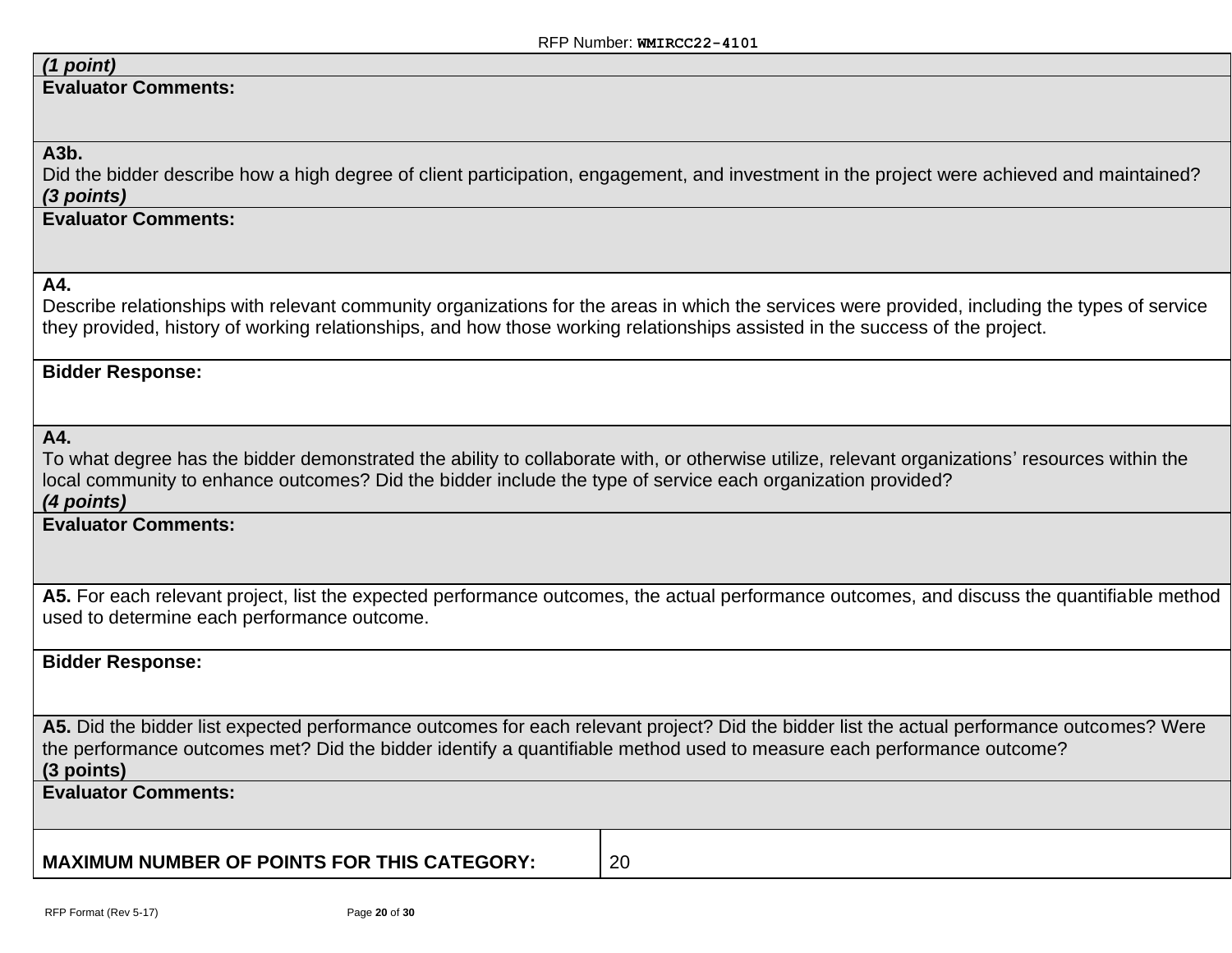|  |  | <b>EVALUATOR'S SCORE FOR THIS CATEGORY:</b> |  |
|--|--|---------------------------------------------|--|
|--|--|---------------------------------------------|--|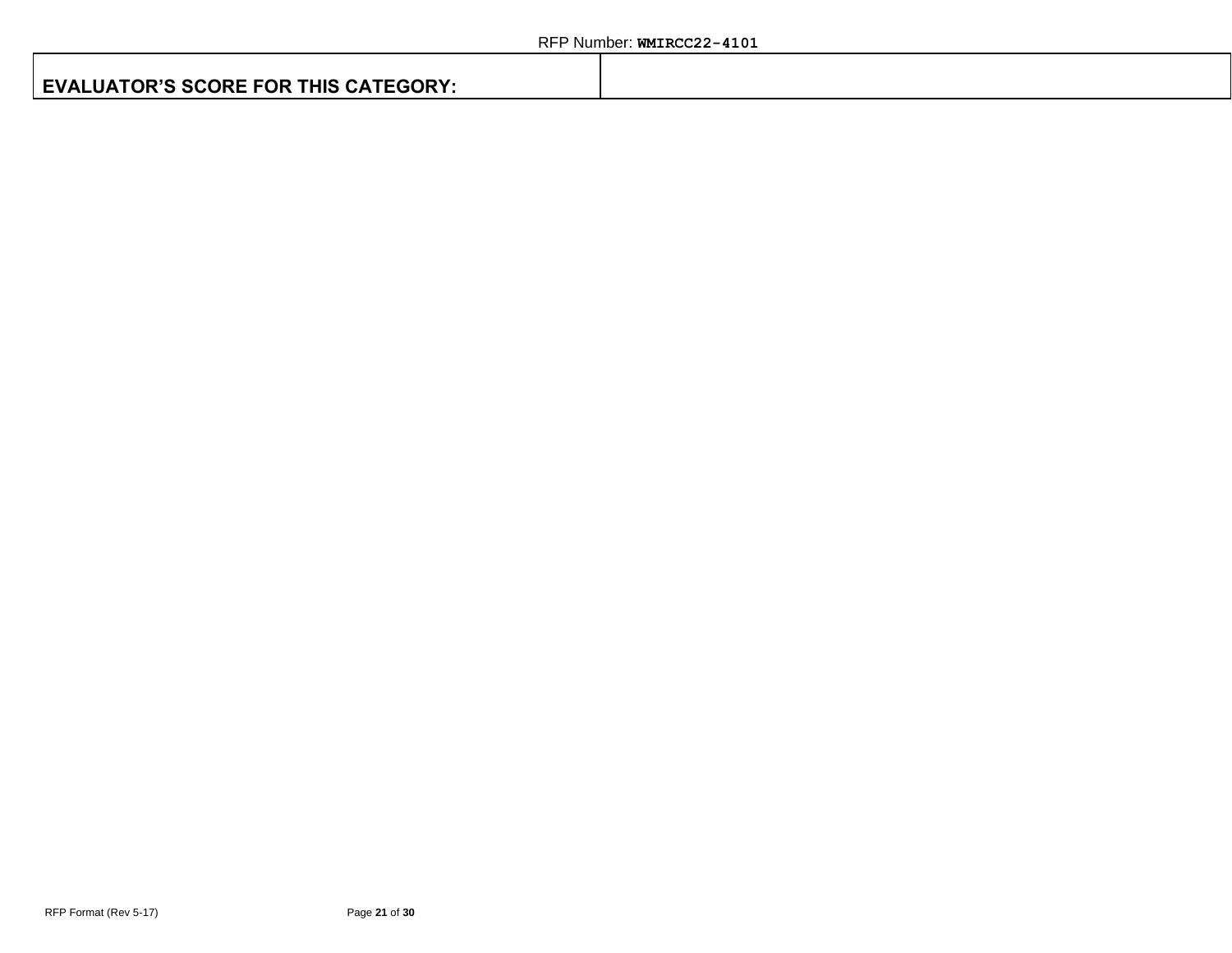## **Category B. Credentials and Qualifications**

| <b>Credentials and Qualifications</b>                                                                                                                                                                                          |                                                                                                                                                        |  |
|--------------------------------------------------------------------------------------------------------------------------------------------------------------------------------------------------------------------------------|--------------------------------------------------------------------------------------------------------------------------------------------------------|--|
| <b>B1.</b><br>Describe to what degree the bidder's experience with these or a similar project demonstrates the bidder possesses the qualifications,<br>capacity, and skills to successfully implement the project of this RFP. |                                                                                                                                                        |  |
| <b>Bidder Response:</b>                                                                                                                                                                                                        |                                                                                                                                                        |  |
| <b>B1.</b><br>Does the bidder possess the experience and qualifications, capacity, and skills to successfully implement the project?<br>$(10$ points)                                                                          |                                                                                                                                                        |  |
| <b>Evaluator Comments:</b>                                                                                                                                                                                                     |                                                                                                                                                        |  |
| <b>B2.</b><br>role in the project, and the organization they're with.                                                                                                                                                          | What positions will coordinate the project? If known, list who will fulfill each position, their name, their education and credentials, their specific |  |
| <b>Bidder Response:</b>                                                                                                                                                                                                        |                                                                                                                                                        |  |
| <b>B2.</b><br>Did the bidder list each position, their name, their education and credentials, their specific role in the project, and the organization?<br>$(10$ points)                                                       |                                                                                                                                                        |  |
| <b>Evaluator Comments:</b>                                                                                                                                                                                                     |                                                                                                                                                        |  |
| <b>MAXIMUM NUMBER OF POINTS FOR THIS CATEGORY:</b>                                                                                                                                                                             | 20                                                                                                                                                     |  |
| <b>EVALUATOR'S SCORE FOR THIS CATEGORY:</b>                                                                                                                                                                                    |                                                                                                                                                        |  |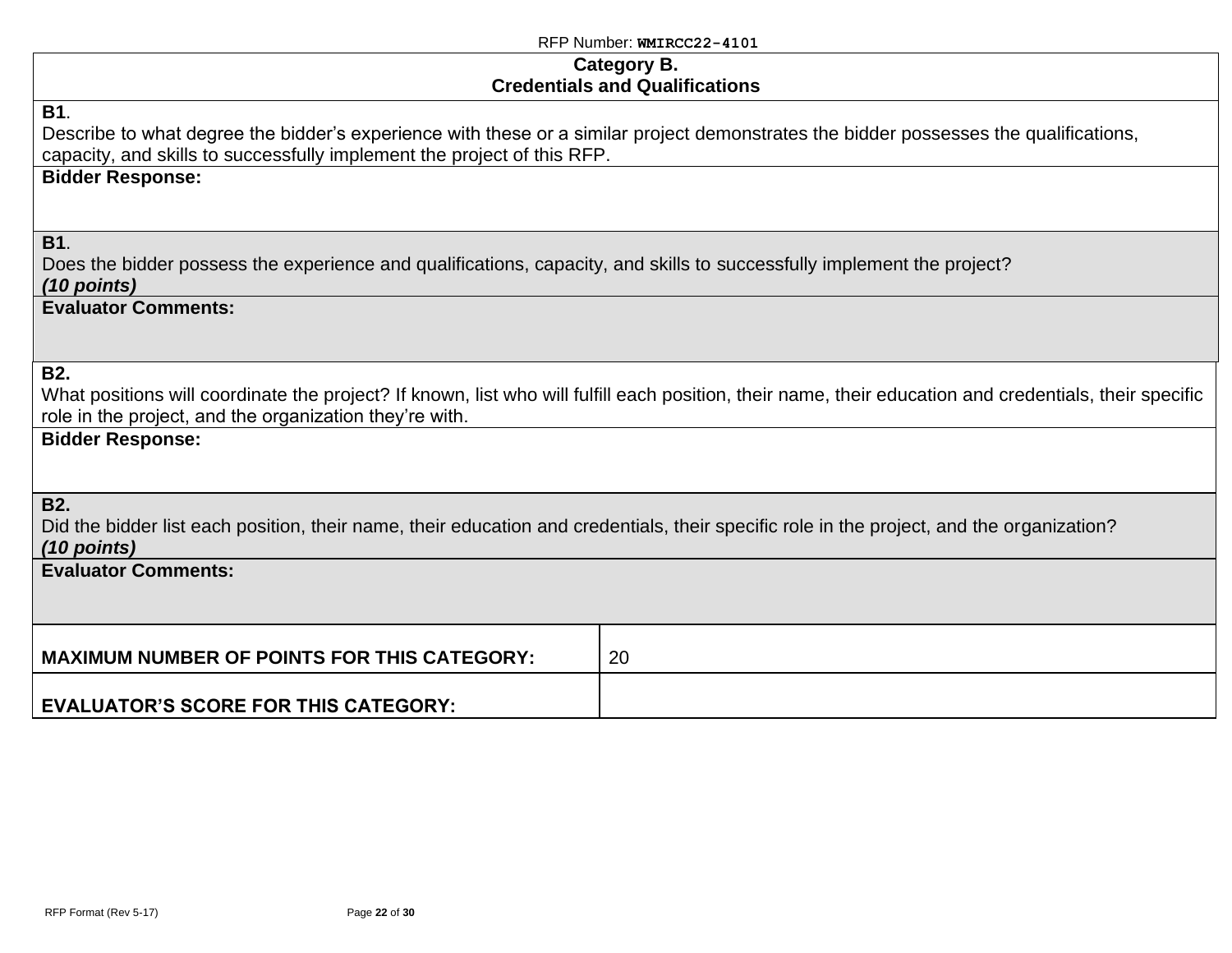#### **Category C. Staffing, Training, Agency Organization and Location**

## **C1.**

Identify the date the West Michigan Immigrant and Refugee Community Center will begin receiving referrals. Include a plan that assures referrals will begin on that date.

## **Bidder Response:**

## **C1.**

Has the bidder identified a begin date and the process they would go through to ensure referrals will begin on the identified date? Is the process acceptable?

#### *(4 point)*

**Evaluator Comments:**

## **C2.**

Identify the number of staff needed to successfully implement the project and receive referrals for services. Describe the method used to determine the amount of staff time (both management and project coordination) that will be dedicated to this RFP.

## **Bidder Response:**

#### **C2.**

Has the bidder identified staff needed to successfully implement the project and receive referrals? Has the bidder described an acceptable method to determine if the level of staffing identified is necessary?

*(4 points)*

## **Evaluator Comments:**

## **C3.**

Describe the plan to provide accessibility/availability to clients (e.g., staff, communication, transportation) including:

- 1. The agency's normal hours of operation.
- 2. Emergency 24/7/365 accessibility/availability, if necessary.
- 3. Accessibility/Availability during non-traditional work hours.
- 4. Clients' accessibility/availability afterhours to their identified worker.

## **Bidder Response:**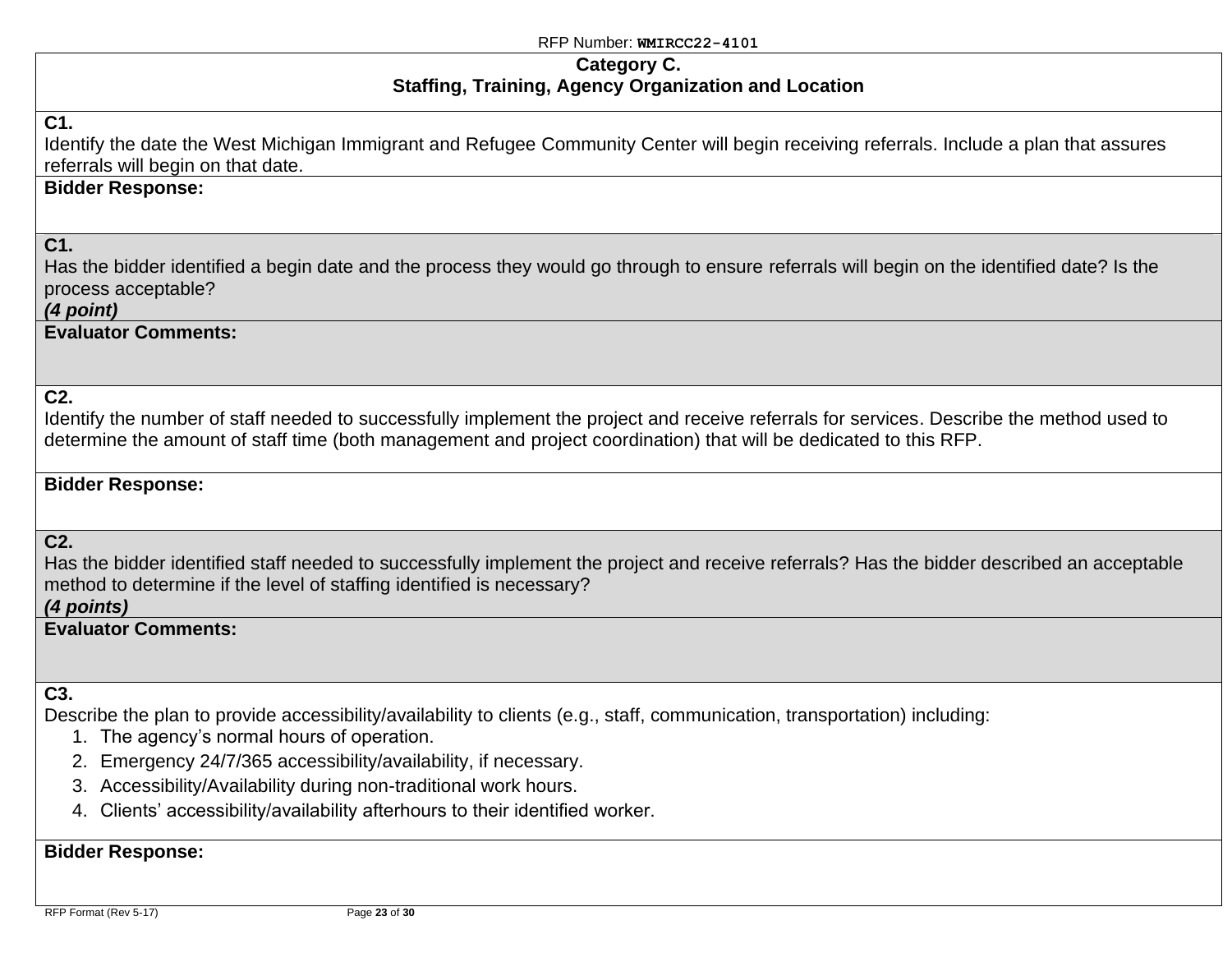## **C3.**

Did the bidder describe an acceptable plan to provide accessibility/availability to clients including:

- 1. The agency's normal hours of operation.
- 2. Emergency 24/7/365 accessibility/availability, if necessary.
- 3. Accessibility/Availability during non-traditional work hours.
- 4. Clients' accessibility/availability afterhours to their identified worker.

## *(4 points)*

## **Evaluator Comments:**

## **C4.**

Identify the anticipated location of the West Michigan Immigrant and Refugee Community Center. Include the street address, city, and zip code**.**

## **Bidder Response:**

| Street<br>.<br>Auuress | <b>City</b> | Zip.<br>νοαε |
|------------------------|-------------|--------------|
|                        |             |              |

## **C4.**

Has the bidder identified the anticipated WMIRCC location?

#### *(4 point)*

**Evaluator Comments:**

## **C5.**

1. Is the bidder's location accessible to public transportation? If so, describe the proximity and frequency of the routes and whether public transportation is available.

## **Bidder Response:**

**C5.**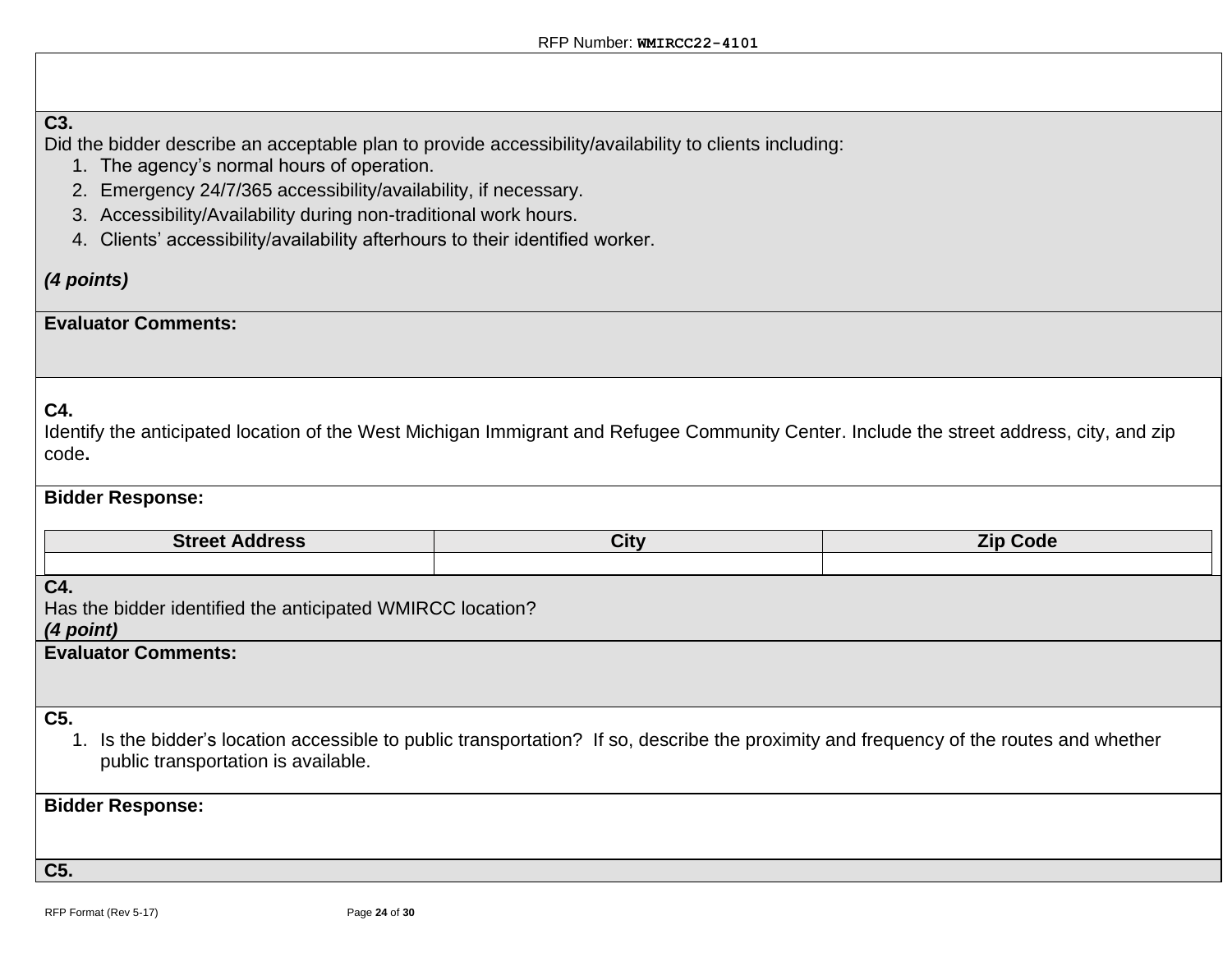| Has the bidder identified a location that is accessible by public transportation? Is the proximity and frequency acceptable to meet the client<br>needs?<br>(4 point) |    |
|-----------------------------------------------------------------------------------------------------------------------------------------------------------------------|----|
| <b>Evaluator Comments:</b>                                                                                                                                            |    |
|                                                                                                                                                                       |    |
| <b>MAXIMUM NUMBER OF POINTS FOR THIS CATEGORY</b>                                                                                                                     | 20 |
|                                                                                                                                                                       |    |
| <b>EVALUATOR'S SCORE FOR THIS CATEGORY</b>                                                                                                                            |    |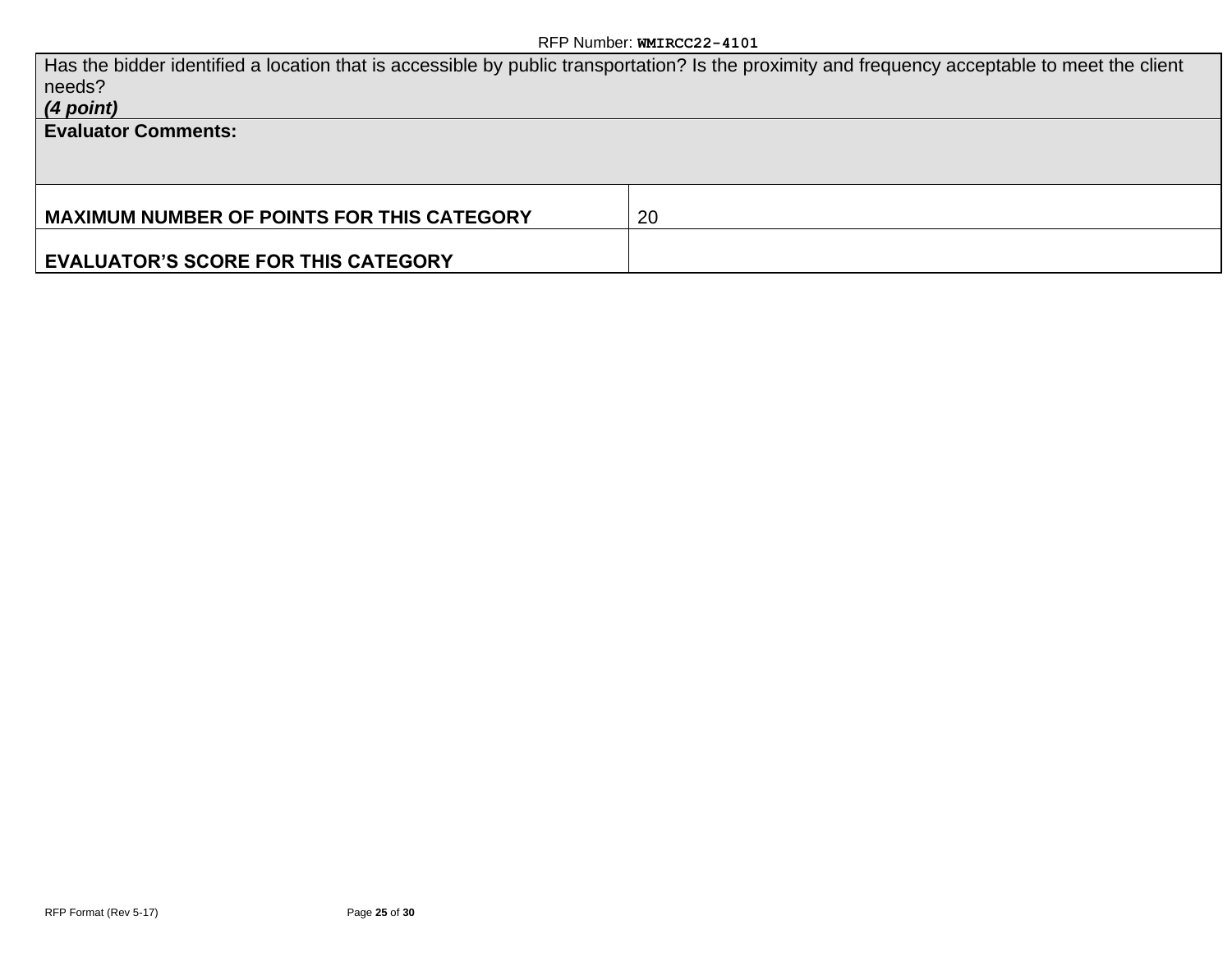## **CATEGORY D. PROGRAM IMPLEMENTATION (WORK PLAN)**

## **D1.**

Describe the demographics of the foreign-born populations the community center will target. **Bidder Response:**

## **D1.**

Did the bidder describe demographics of foreign-born clients to be served? Are the data and estimates feasible and realistic? *(4 points)*

## **Evaluator Comments:**

#### **D2.**

Describe the needs of the targeted population to be served in relation to language, transportation, housing, and employment. **Bidder Response:**

## **D2.**

How well has the bidder demonstrated an understanding of the service area and the needs of the targeted population? *(5 points)*

## **Evaluator Comments:**

## **D3.**

Explain how the services provided in this RFP will address the needs of the target population with respect to:

- 1. Transportation needs
- 2. Employment needs
- 3. Disabilities (physical and mental)
- 4. Language barriers
- 5. Cultural barriers

## **Bidder Response:**

#### **D3.**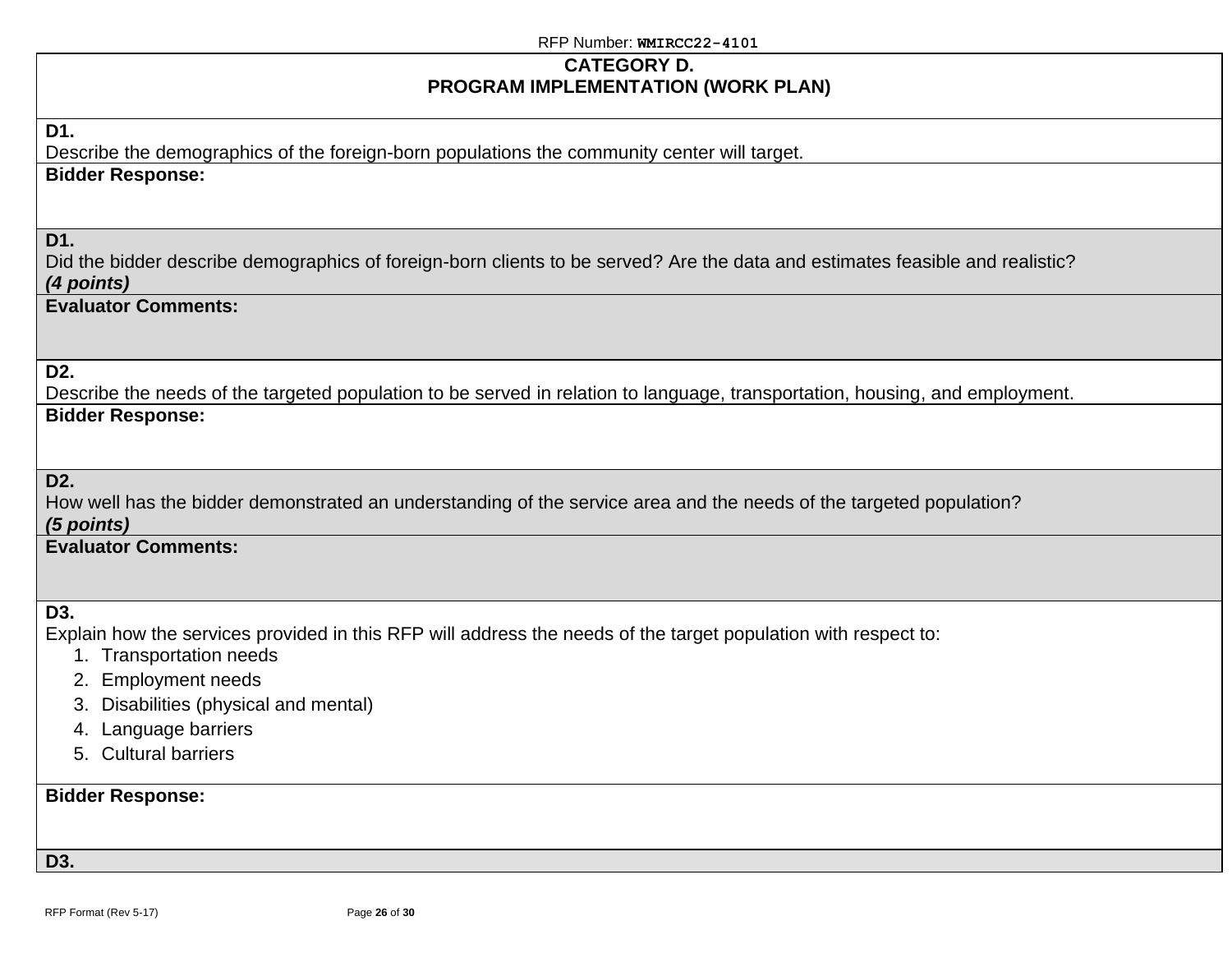Has the bidder provided a plan that is adequate to accommodate client needs as listed in D3 (above)? Is the facility where services will be provided accessible to disabled clients?

## *(3 points)*

## **Evaluator Comments:**

## **D4.**

Provide specifics regarding delivery for proposed services and community activities on-site at the community center. Include each step of the process, or activity that the bidder will perform to initiate and maintain these services and activities at the center. Bidder must address the ability to provide services and activities fully to ensure innovative approaches for project implementation and client success. Bidder must clearly state which organization will be providing each of the proposed services.

## **Bidder Response:**

## **D4.**

How well has the bidder demonstrated their ability to fully implement and maintain services, while ensuring innovative approaches for project implementation and client success. Did the bidder clearly state which organization will be providing each of the proposed services? *(11 points)*

**Evaluator Comments:**

**D5.**

Provide a timeline for contacts with the referral sources and clients. Describe what steps will be taken when timelines cannot be met. **Bidder Response:**

## **D5.**

Did the bidder include a timeline for contacting clients and the referral source? Is the timeline accurate? Did the bidder describe what steps will be taken if a required contact is not made?

*(1 point)*

## **Evaluator Comments:**

#### **D6.**

Describe how communities will be engaged to develop goals and maintain a high degree of participation and investment in the goals. Describe the steps that will be taken if outreach and engagement are not successful with accomplishing these goals.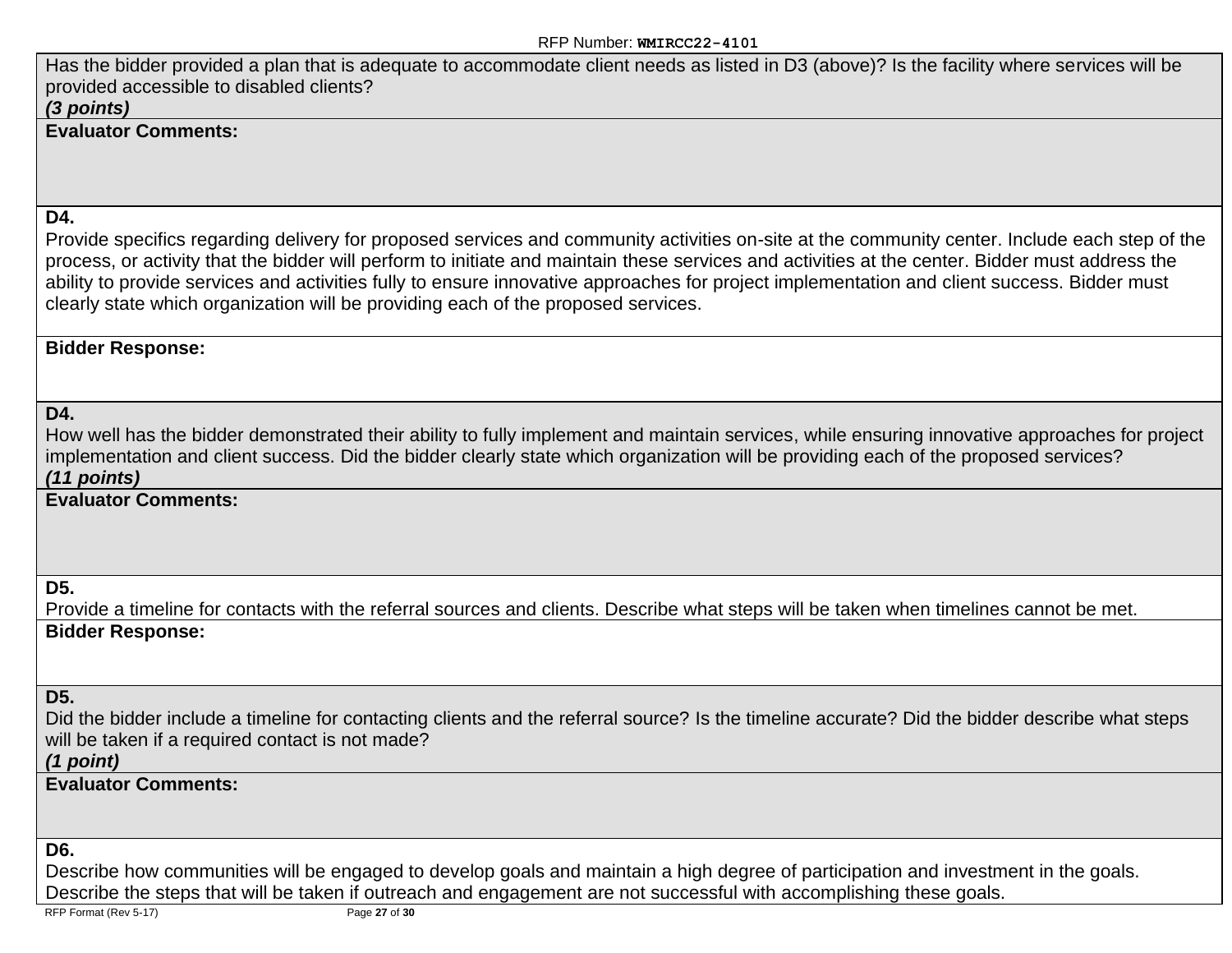## **Bidder Response:**

# **D6.** Did the bidder describe how they will engage communities to develop goals and maintain a high degree of participation and investment in the goals? Did the bidder describe the steps that would be taken if outreach and engagement are not successful with accomplishing goals? *(3 points)* **Evaluator Comments: D7.** Describe how it will be determined whether the program as a whole is successful. Then describe the steps that will be taken if the program is not initially successful. **Bidder Response: D7.** Did the bidder describe how they will determine whether the program as a whole is successful and what steps would be taken if it is not initially successful? *(2 points)* **Evaluator Comments: D8.** Describe the plan for notifying prospective clients, community stakeholders, etc. of the availability of services, resources, and activities. **Bidder Response: D8.** Has the bidder described an effective plan for notifying prospective clients, community stakeholders, etc. of services, resources, and activity availability? *(1 point)* **Evaluator Comments: D9.** Describe how collaboration will be developed and maintained with relevant organizations and resources within the local community that will assist with successful implementation of the project including:

RFP Format (Rev 5-17) Page **28** of **30**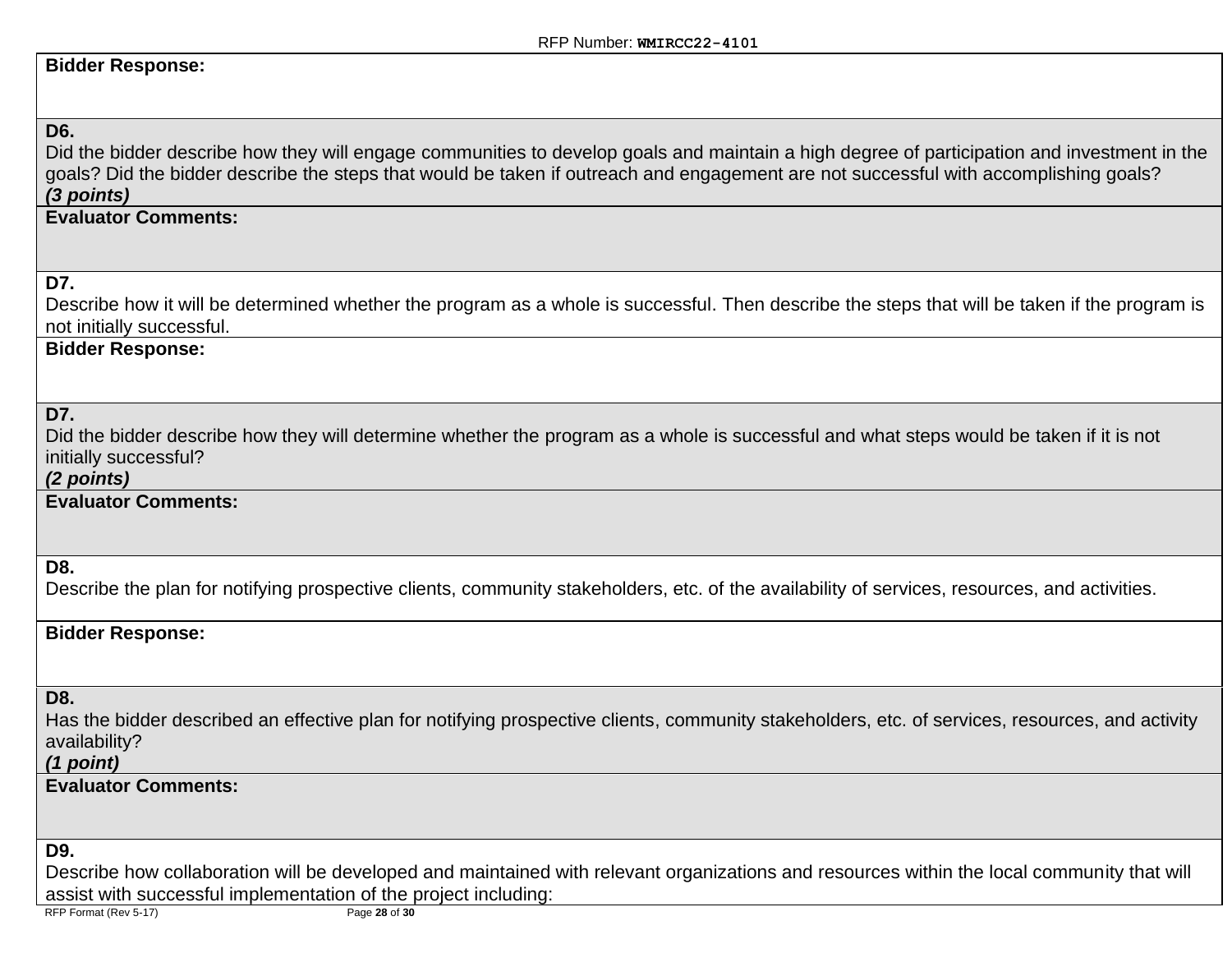- 1. Identifying multiple specific community-based partners who collaborate to ensure successful project implementation.
- 2. The process for connecting families to identified resources.
- 3. Advocating within the community for needed services or resources.
- 4. Creating and maintaining formal and informal working relationships with relevant community agencies and staff.
- 5. Coordination of services for clients served by multiple systems.

For those agencies without a current presence in the community, bidder's response should thoroughly describe the plan to collaborate and develop relationships with relevant organizations and resources within the local community.

## **Bidder Response:**

**D9.**

How well has the bidder:

- 1. Identified multiple specific community-based partners?
- 2. Described how they will effectively connect families to identified resources?
- 3. Described how they will advocate for the client for needed services or resources.
- 4. Described formal and informal working relationships with relevant community agencies and staff?
- 5. Demonstrated the ability to coordinate services with other agencies for clients served by multiple systems?

Does the bidder currently have a presence in the local community where the project will be implementedkk? Did the bidder thoroughly describe the plan to collaborate and develop relationships with relevant organizations and resources within the community? *(10 points)*

#### **Evaluator Comments:**

| MAXIMUM NUMBER OF POINTS FOR THIS CATEGORY: | 40 |
|---------------------------------------------|----|
| EVALUATOR'S SCORE FOR THIS CATEGORY:        |    |
|                                             |    |

| <b>EVALUATION SCORE FOR ALL CATEGORIES:</b> |  |
|---------------------------------------------|--|
|---------------------------------------------|--|